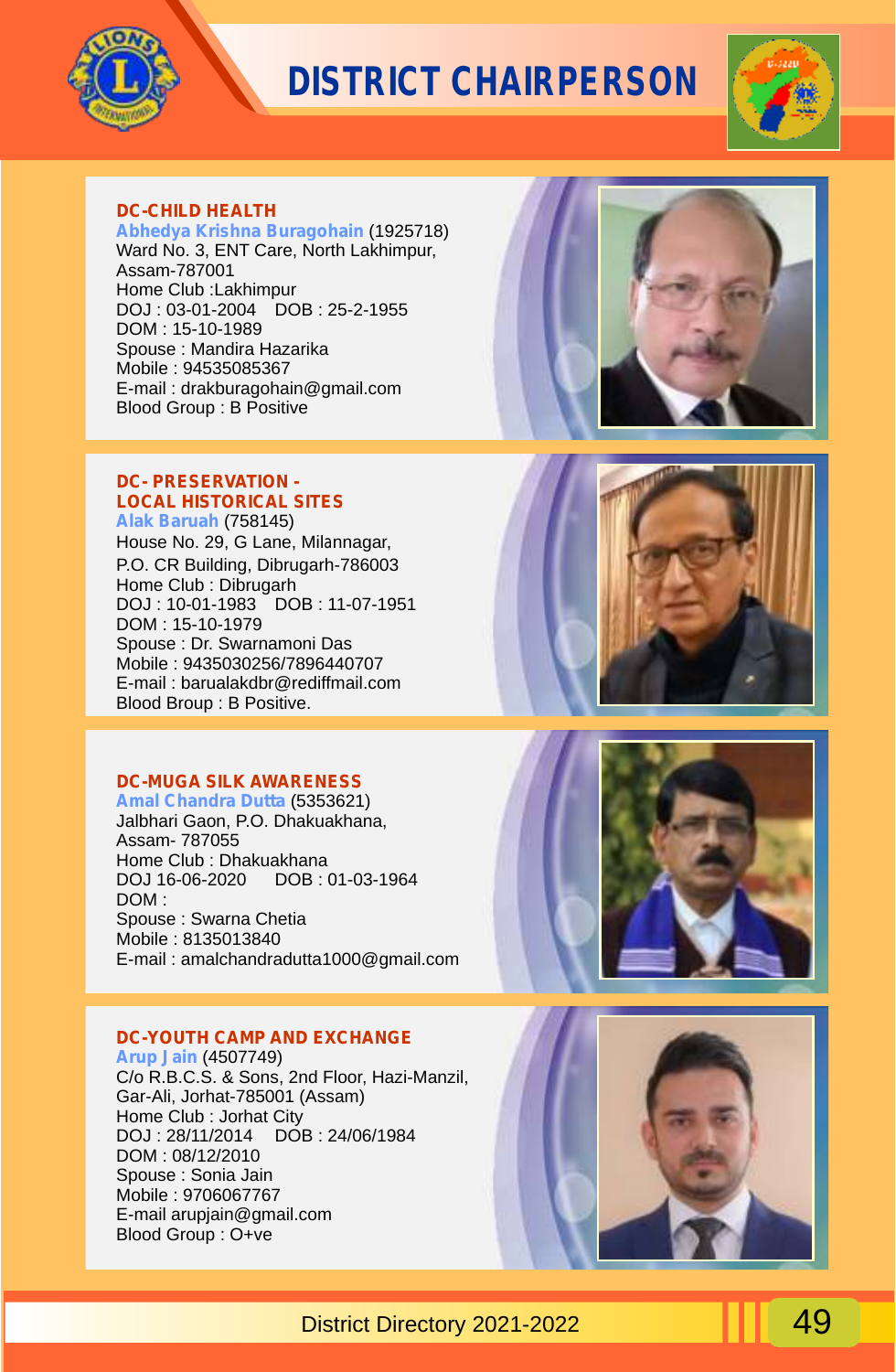



### **DC-WELFARE OF SENIOR CITIZENS**

**Atul C. Sarmah** (806638) "Digboi House", Sector-2, Bye Lane-4, Girish Chandra Raichoudhury Path, Bordoloi Nagar. Tinsukia-786125 Home Club : Digboi DOJ : 01-02-1992 DOB : 15-08-1948 DOM : 28-11-1985 Spouse : Ajanta Mobile: 9435112079 / 7086893462 / 0374-2330800 E-Mail: Atul\_Sarmah1@Rediff,Co Blood Group:  $O<sub>xx</sub>$ 

### **DC-HEALTH FOR HER**

**Bharati Phukan Gogoi** (1947262) Nakari, North Lakhimpur Home Club : Lakhimpur Prerana DOJ : 01-04-2004 DOB : 13-04-1959 DOM : 12-07-1990 Spouse : Mr. T.C. Gogoi Mobile : 9854234863 E-mail : bharatiphukan11@gmail.com Blood Group :

### **DC-LIONS QUIZ**

**Bhaskar Kakati** (2366924) New Amolapatty, Near Phoni Bordoloi High School, Ward No. 10, Sankar Barua Road, Golaghat-785621,Assam Home Club : Golaghat DOJ : 05/01/2005 DOB : 29/12/1974 DOM : 08/12/2003 Spouse : Lion Pallabi Kakati Mobile : 81330 51906 / 9435151906 E-mail : bhaskarkakati20@gmail.com Blood Group: B<sup>++</sup>



### **DC-ANTI PLASTIC CAMPAIGN**

**Bikash Singh Boiraily** (3057471) Chandmari, Makum Jn., Dist. Tinsukia, Assam Home Club : Makum DOJ : 02-03-2010 DOB : 01-03-1968 DOM : 09-12-2001 Spouse : Bidya Boraily Mobile : 9435335842 E-mail : bikash.boraily@gmail.com Blood Group: A-ve



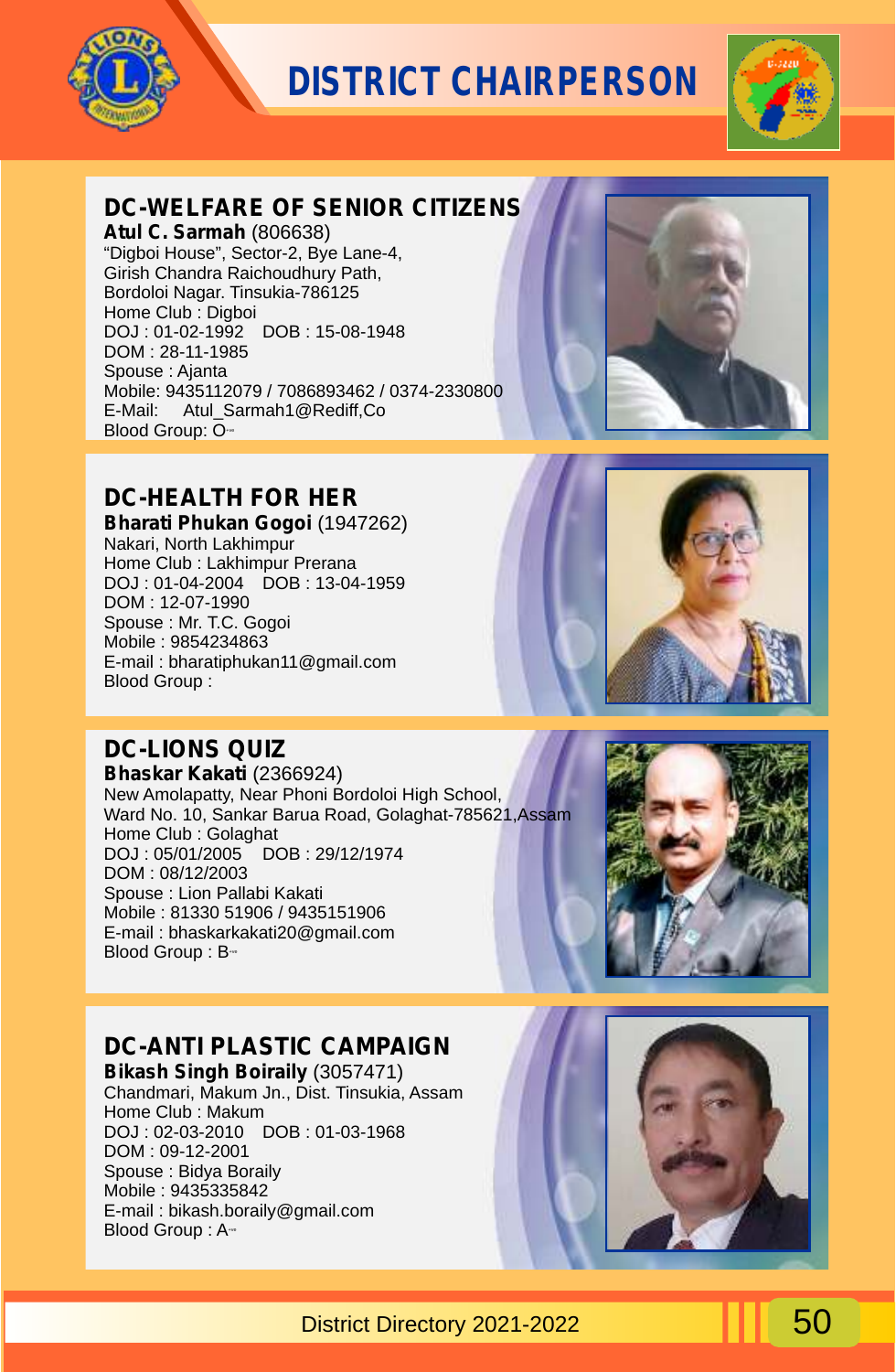



### **DC-HEALTH FOR ALL**

**Ch. Mangalam Singh** (5216521) Khongman Zone-II East, Imphal East District-795008 Home Club : Imphal South Eastern DOJ : 26-08-2019 DOB : 01-13-1949 DOM : Spouse : Lion Dr.R.K. Shanti Devi Mobile : 9436025952/9612164351 E-mail : drcmsingh@hotmail.com Blood Group:  $B - v$ 



## **DC-IMPORTANT DATES AND EVENTS**

**Chiranjib Bhattacharjee** (344338) M/s Kalyani Automobiles, Namtola Road, P.O. Sonari, Dist. Charaideo (Assam) PIN 785690 Home Club : Sonari DOJ : 01-01-1990 DOB : 09-07-1962 DOM : 05-03-1990 Spouse : Lt. Anupama Bhattacharjee Mobile : 9435058717 E-mail : bhattacharjeesnr@gmail.com Blood Group: AB-



## **DC-WOMEN MEMBERSHIP GROWTH**

**Diana Thokchom** (2679701) Heirangoithong Aheibam Leikai, Imphal West, Manupur Home Club : Imphal Leimarol DOJ : 01-06-2007 DOB : 14-12-1964 DOM : 08-02- Spouse : Sarangthem Dholendro Singh Mobile : 9436026523 E-mail : dianathokchom@yahoo.co.in Blood Group : A<sup>-1</sup>



## **DC-LIAISON WITH CORPORATES**

**Dilip Kumar Das** (828224) Nava Kuteer, P.O. Sarpara, Kamrup, Assam 781122 Home Club : Duliajan DOJ : 01.02.2002 DOB : 02.04.1961 DOM : 09.03.1989 Spouse : Lion Aimoni Das Mobile : 9435392781 E-mail : dasdilipk1@gmail.com Blood Group :  $O -$ 

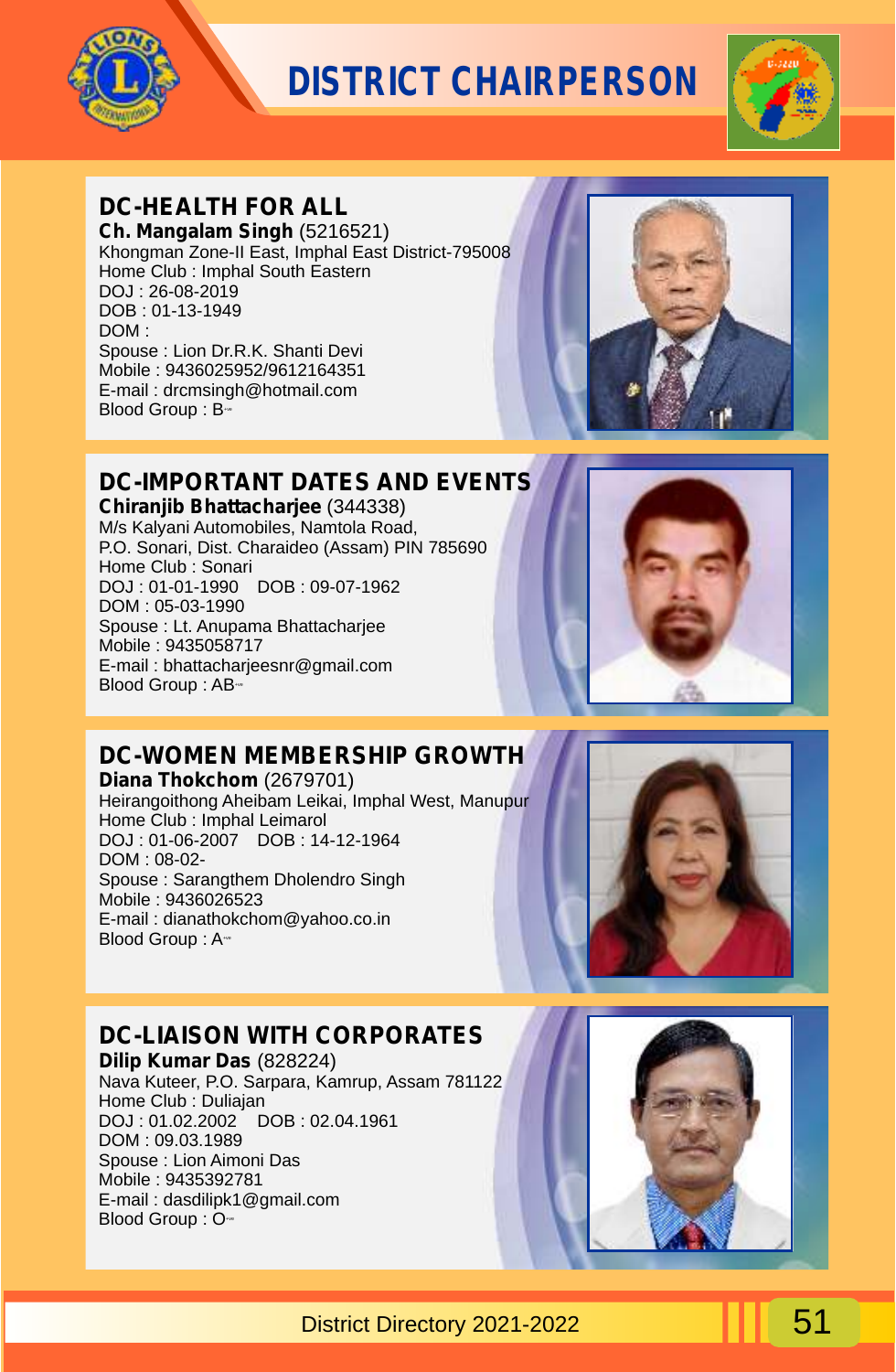



## **DC-CRAFT FOR LIVELIHOOD**

**Dimple Bhoopal** (5061855) JPR Road, Maniduip Building, 1st Floor, Jorhat-785001 Home Club : Jorhat City Queens DOJ : 22-02-2018 DOB : 06-04-1974 DOM : 26-04-1999 Spouse : Sandeep Bhoopal Mobile : 9435090219 E-mail : dimplebhoopal@gmail.com Blood Group : A+ve



## **DC-LEO PROMOTION**

**Deepak Lath** (1064688) C/o Deepak Traders, Main Road, P.O. Diphu-782460, Karbi Anglong (Assam) Home Club : Diphu Greater DOJ : 29-05-1994 DOB : 08-08-1968 DOM : 25-11-1996 Spouse : Vinita Lath Mobile : 9365209112 E-mail : deepaklath1234@gmail.com Blood Group: B-ve



## **DC-BLOOD DONATION**

**Dwipul Kumar Borah** (1430240) Sonali Jayanti Nagar, Lane-3, Jorhat-785001, Assam Home Club : Jorhat Greater DOJ : 01-10-1995 DOB : 21-05-1953 DOM : 10-07-1981 Spouse : Nilima Borah Mobile : 9435090244 E-mail : drdwipul@rediffmail.com Blood Group : O-

### **DC-CONVENTION**

**Gajendra Kumar Jain** (1070647) RBCS & Sons, Gar-Ali, Jorhat-785001, Assam Home Club : Jorhat YOJ : 01-06-1993 DOB : 20-11-1955 DOM : 09-02-1981 Spouse : Anita Jain Mobile : 9207000001 E-mail : gk@rbcs.in Blood Group: B-ve



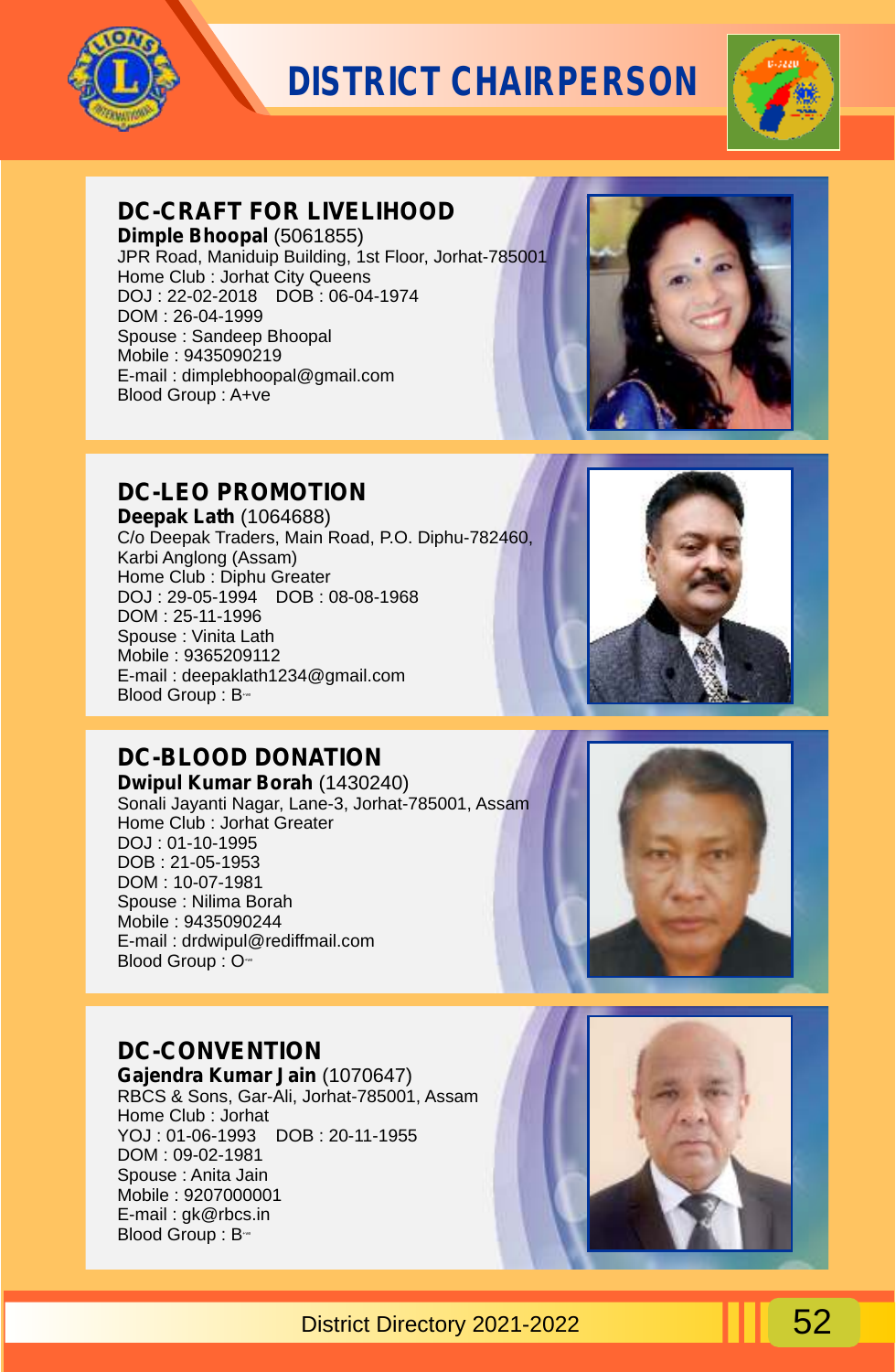



## **DC-DISTRICT CONSTITUTION AND BYE LAWS**

**Gangaballav Goswami** (2026423) N.B.P. Road, Amolapatti, Nagaon-782001 Home Club : Nowgong DOJ : 01-08-2004 DOB : 25-04-1951 DOM : 24-04-1986 Spouse : Supriti Mobile : 9435161110 E-mail : gangagoswami12@gmail.com Blood Group: O-

### **DC-WALKING ZONE**

**Gobin Borah** (41383979) Numaligarh, Golaghat, Assam Home Club : Numaligarh DOJ : 10-03-2013 DOB : 01-12-1976 DOM : 28-04-2009 Spouse : Upasana Borah Mobile : 9435152304 E-mail : gobinb@nrl.co.in Blood Group : O-





## **DC-DRUG AWARENESS**

**Gopal Prasad Sharma** (790465) 204 Majestic Apartment, Circular Road, Dimapur-12 Home Club : Dimapur DOJ : 07-01-1993 DOB : 13-09-1957 DOM : 18-06-1979 Spouse : Saraswati Sharma Mobile : 038-62232500 E-mail : gs\_dimapur@gmail.com Blood Group : O-



### **DC-MEAL ON THE WHEEL**

**Harbhajan Singh** (1135353) G&G Auto Emission Testing Centre, A.T. Road, Panigaon, Nagaon Home Club : Nowgong DOJ : 01-09-1997 DOB : 01-03-1957 DOM : 12-05- Spouse : Nirmal Mobile : 7002809136 E-mail : harbhajonsingh70949@gmail.com Blood Group :  $O<sub>1</sub>$ 

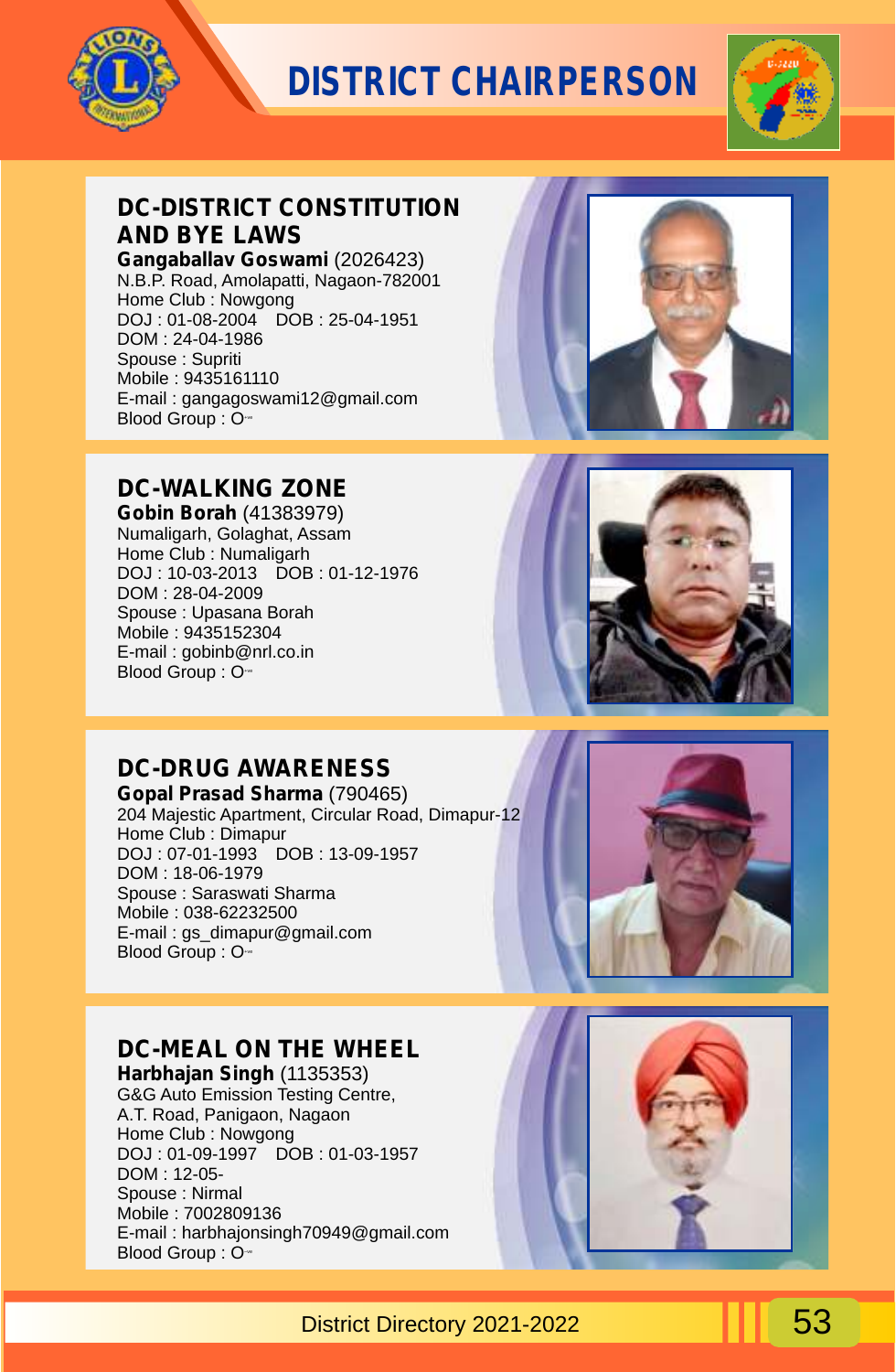



## **DC- ELDERLY HOME**

**Himmatsingh Solanki** (1140743) C/o Bombay Tent House, A.T. Road, Haibargaon, Nagaon, Assam-782002 Home Club : Nowgong<br>DOJ: 1999 DO DOB: 29-03-1950 DOM: 05-06-1975 Spouse : Harshada Solanki Mobile : 9706062695 E-mail : hksolanki5@gmail.com  $B$ lood Group :  $O_{\nu}$ 



**DC-LCIF PROMOTION** (Manipur, Nagaland) **Brajabihari Singh Irengbam** (2989693) Khagcmealli Huidrom Leikai, Imphal-795001 Home Club : Imphal City DOJ : 04-01-2009

DOB : 01-01-1955 DOM : 18-03-1981 Spouse : Lions Anandi Devi Mobile : 8794171849/8415924328 E-mail : Ibraja\_singh@yahoo.in Blood Group : B+ve



### **DC-AWARENESS SEMINARS AND WORKSHOPS I.S.Konthoujam** (3119920)

Ningthoukhong-9, Bishnupur District, Manipur-795126 Home Club : Ningthoukhong DOJ : 12-01-2009 DOB : 01-01-1975 DOM : Spouse : Konthoujam Ngoubi Devi Mobile : 8010916444 E-mail : iskcmdau@gmail.com Blood Group : O+ve

### **DC-MEETINGS, PROTOCOL AND TIME MANAGEMENT**

**Thoudam Imomacha Singh** (2345334) Yaiskul Chingakham Leirak, Imphal 795001 Home Club : Imphal DOJ : 04-01-2005 DOB : 01-10-2005 DOM : 17-06-1977 Spouse : Thoudam (o) K.Kananbala Devi Mobile : 8974452944 E-mail : imomachasingh@gmail.com Blood Group : O+ve



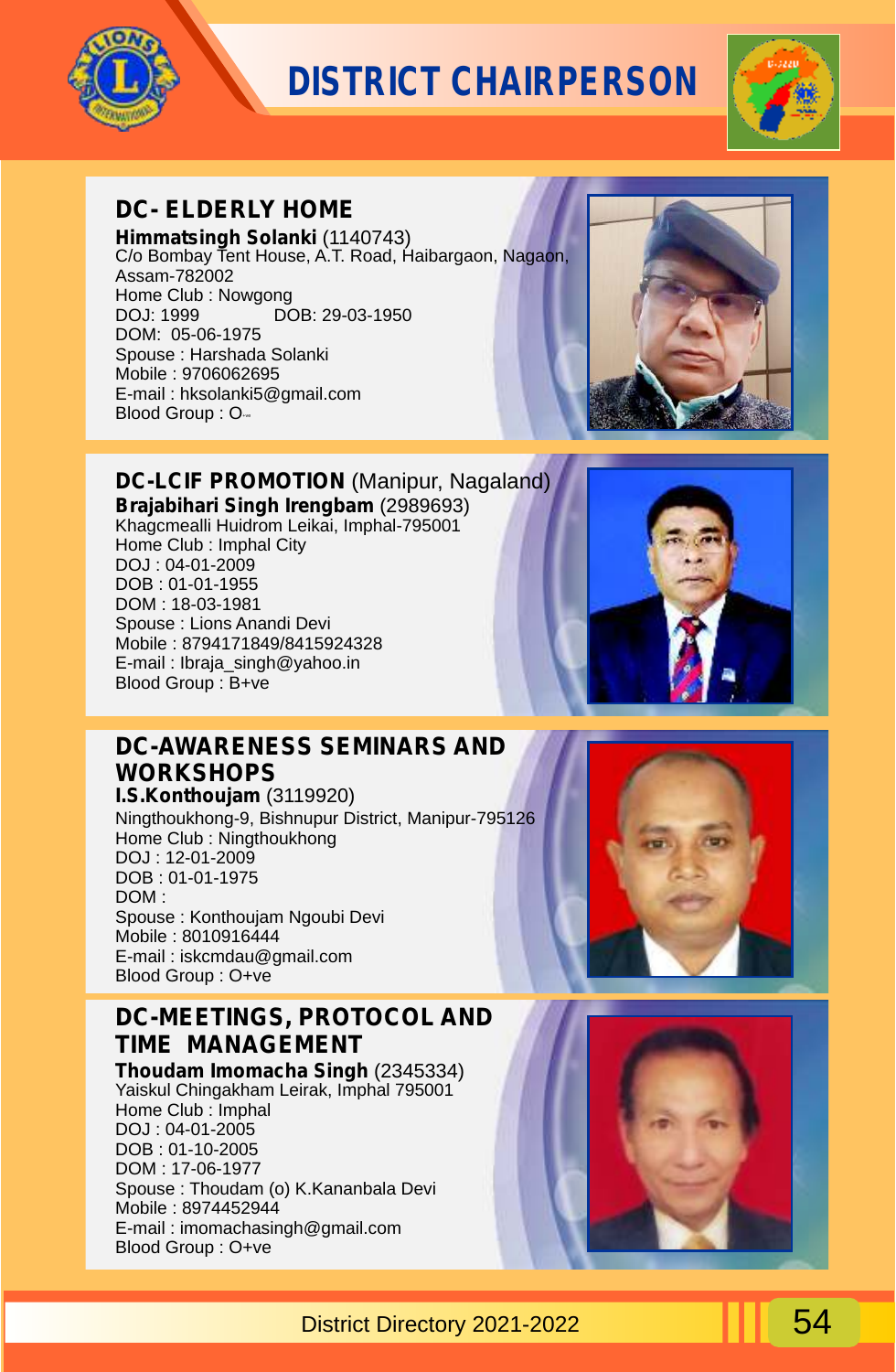



## **DC-PERMANENT PROJECT/ACTIVITY**

**Inamul Mazid** (1129948) G.M. Road (Behind Nowgong College) Home Club : Nowgong DOJ : 01-08-1996 DOB : 02-04-1960 Spouse : Inu Mobile : 9435060619 E-mail : inamulmazid96@gmail.com Blood Group : O+ve



### **DC-ZERO WASTAGE**

**Jehovah Dan Roy** (1097688) M/s Roy Enterprise, Borgolai, Margherita-786181 Home Club : Ledo Valley DOJ : 01-10-1997 DOB : 30-03-1962 DOM : 20-11-1989 Spouse : Sumita Roy Mobile : 9435532477 E-mail : Jehovahroy@gmail.com Blood Group : A+ve



### **DC-ROOF TOP ORGANIC FARMING**

**Jakiruddin Ahmed** (2752093) Aashiyana, Tarun Ram Phookan Road, Opp. AGV Bank, Jorhat, Assam Home Club : Jorhat Greater DOJ : 01-11-2007 DOB : 01-02-1959 DOM : 20-01-1991 Spouse : Yasmin Khan Mobile : 9435050195 E-mail : ajakir\_59@yahoo.com Blood Group : B<sup>-+</sup>

### **DC-ORGANIC FARMING**

**Jatin Gogoi** (5179482) Chapakhowa, Milan Nagar, Sadiya, Tinsukia, Assam, PIN 786157 Home Club : Sadiya DOJ : 4/10/2019 DOB : 11/3/1965 Spouse : Mrs. Rupali Gogoi Mobile : 9954670899 E-mail :jatingogoi9851@gmail.com Blood Group : +



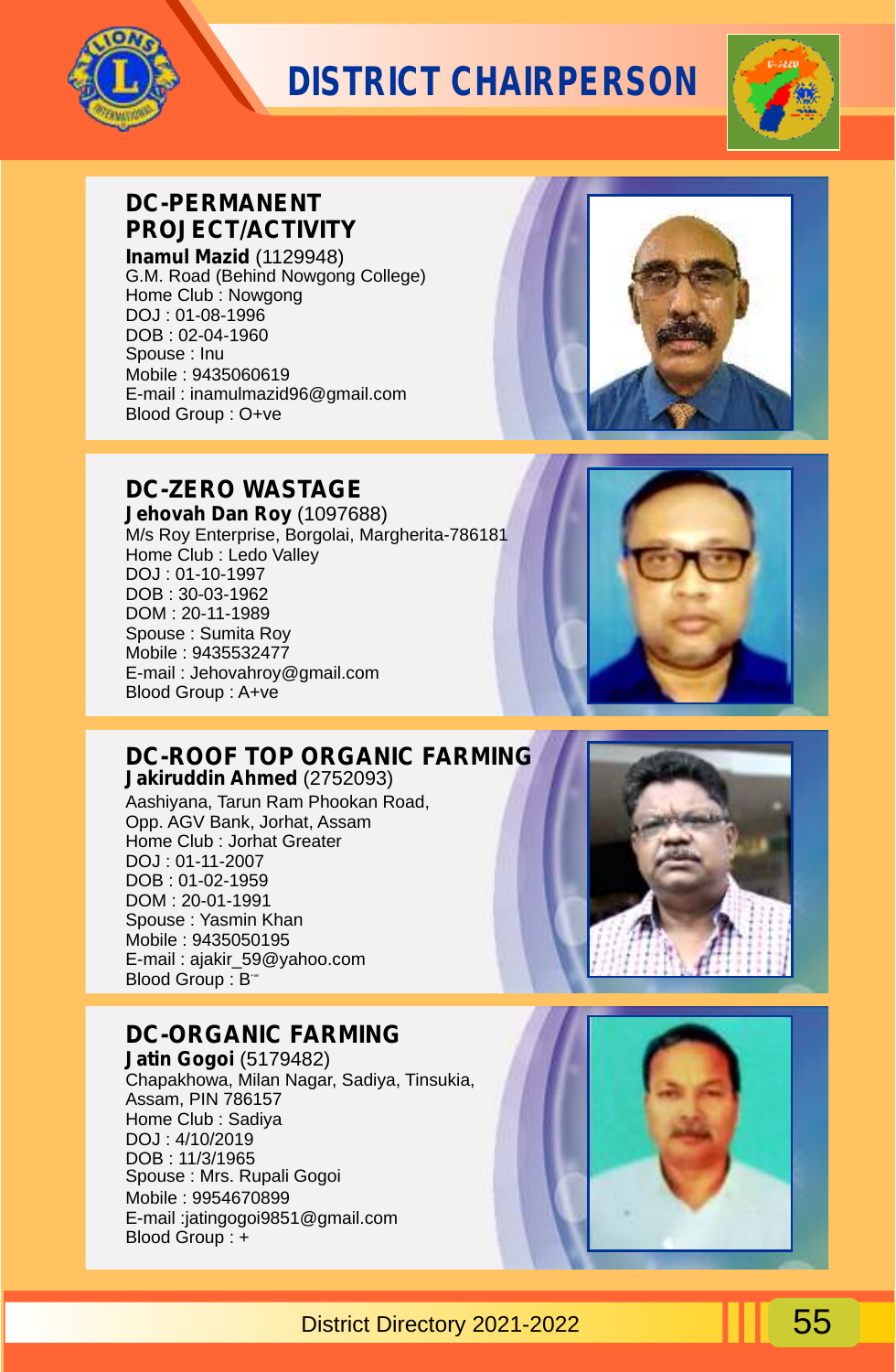



#### **DC-BOOK BANK**

**Joy Singh Oinam** (2561617) Thoubal Awang Leikai, PO - Thoubal, Manipur -38 Home Club : Thoubal DOJ : 01-07-2006 DOB : 28-08- DOM : 07-12- Spouse : Victory Oinam Mobile : 9856356204 E-mail : jsoinam32@gmail.com Blood Group : A+ve



#### **DC-CLUB BULLETIN CONTEST Kongbrailatpam Lakshmikanta Sharma**

(4913146) Sagolband Loulham Leirak, Imphal-795001, Home Club : Imphal Nambul Mapal DOJ : 07-16-2018 DOB : 12-02-1955 DOM : 10-08-1982 Spouse : K. Ibecha Devi Mobile : +91 8787791755 E-mail : slakshmikanta1@gmail.com Blood Group : B+ve

## **DC-SPORTS (WOMEN)**

**Kakheli Zhimomi** (380950) House No. 384, Block 4, 3rd Mile, Chekiye Village, Dimapur, Nagaland-797115 Home Club : Dimapur Blue Vanda DOJ : 01-01-2003 DOB : 18-08-1968 DOM : 15-01- Spouse : Dr. Zhekheto Zhimomi Mobile : 9862007864 E-mail : kzhimomi@gmail.com Blood Group : A+ve

#### **DC-FCRA & SOCIETY REGISTRATION**

**Kamal Lochan Sharma** (4507751) Ganeshram Sharma & Co., A.T. Road, Jorhat-1 Home Club : Jorhat City DOJ : 28-10-2016 DOB : 14-12-1981 DOM : 22-04-2009 Spouse : Neha Sharma Mobile : 9435153401 E-mail : kamallochan@gmail.com Blood Group: A<sup>+ve</sup>





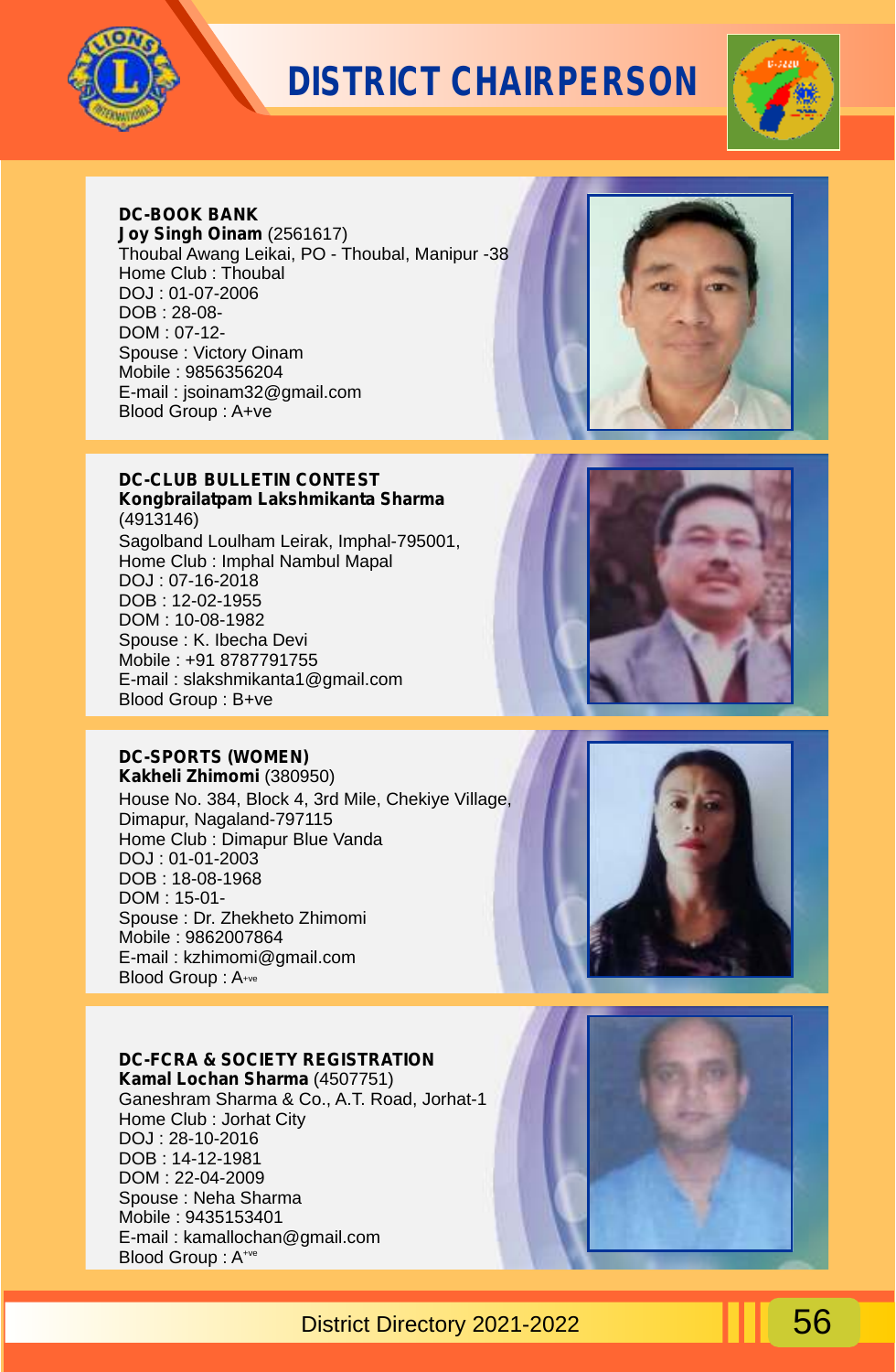



#### **DC-DESTITUTE HOME**

**Kamalesh Chakraborty** (4127137) House No. 1117, Ward No. 4, Jiban Phukan Nagar, Dibrugarh-786003 Home Club : Dibrugarh DOJ : 10-01-2015 DOB : 01-11-1946 DOM : -01-1976 Spouse : Late Dipti Chakraborty Mobile : 9435038424/7086342288 E-mail : kchakravorty1947@gmail.com Blood Group: B<sup>+ve</sup>

#### **DC-VOCATIONAL SKILL DEVELOPMENT AND SELF EMPLOYMENT**

**Karun Kr. Saikia** (930654) Saikia Enterprise, Tennis Club Complex, Golaghat-785621 Home Club : Golaghat DOJ : 10-01-1994 DOB : 27-01-1956 DOM : 26-02-1990 Spouse : Mrs. Ritamoni Saikia Mobile : +91 9435054022 E-mail : karun.saikia@rediffmail.com Blood Group : O<sup>+ve</sup>

### **DC-ACTION PHOTOGRAPHY**

**Kamaljit Singh Matharu** (1086803) Tahel Singh Nagar, Rajabari, Jorhat-785014 Home Club : Jorhat DOJ : 01-10-1998 DOB : 15-06-1955 DOM : 22-01-1984 Spouse : Harinder Kaur Mobile : 9435092418 E-mail : kjsmatharu@yahoo.co.in Blood Group : O<sup>+ve</sup>

#### **DC-MENTAL HEALTH**

**Dr. Konsam Komolini Devi** (2927520) Kongpal Chingangbam Leikai, P.O. Lamlong, Imphal East, Manipur 795010 Home Club : Imphal East DOJ : 1-11-2008 DOB : 20-03-1956 Spouse : Lion Dr. Chingangbam Govinchandra Singh Mobile : 9402239350 E-mail : devikml@rediffmail.com





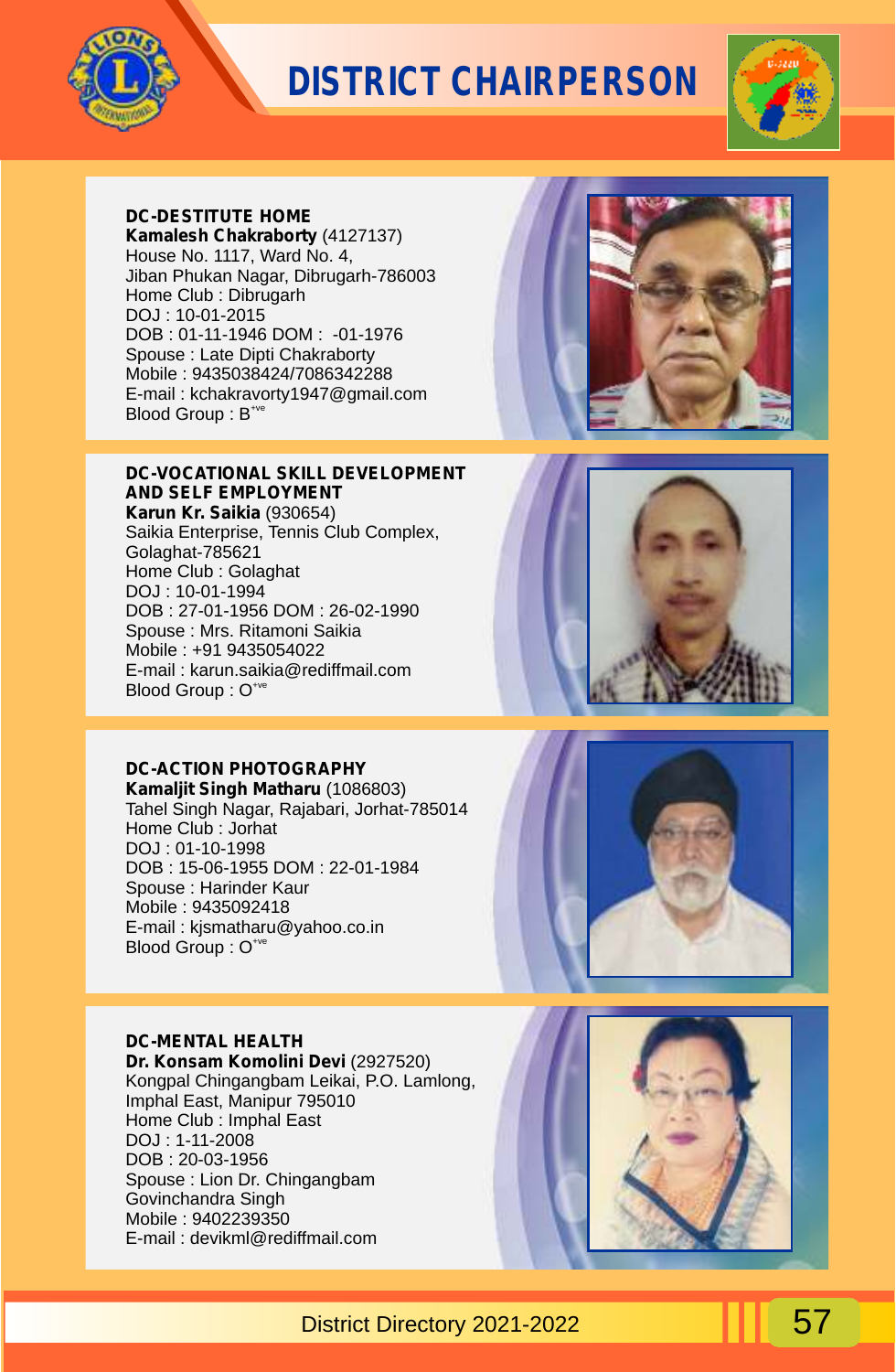



#### **DC-YOGA AND MEDITATION**

**Kshetrimayum Banita Devi** (2679707) Haobam Marak Nangjam Leikai, Imphal West Imphal-795001, Manipur Home Club : Imphal Leimarol DOJ : 06-01-2007 DOB : 01-11-1959 DOM : 09-03-1990 Spouse : K. Chaoba Singh Mobile : 9856145099 E-mail : ksh.banita.devi@gmail.com Blood Group : A<sup>+ve</sup>



#### **DC-VERMICOMPOST**

**Lalit Agarwalla Bagaria** (2587827) Ward No. 3, Sarupathar, Golaghat - 785601 Home Club : DOJ : 01-11-2006 DOB : 30-12-1967 DOM : Spouse : Sangeeta Mobile : 9435063080 E-mail: mangilalagarwalla@yahoo.in Blood Group :



#### **DC-LCIF PROMOTION (A.P, Assam)**

**Lalit Kumar Kothari** (1894780) C/o Kothari Investments, Sankar Mandir Road, Nagaon-782001 (Assam) Home Club : Nagaon Greater DOJ : 01-01-2004 DOB : 22-12-1967 DOM : 04-02-1990 Spouse : Lion Manju Kothari Mobile : 9435061850 E-mail : lionlalitkothari@gmail.com Blood Group : AB<sup>+ve</sup>



### **DC-CSR FUNDS**

**Loukham Debendra Singh** (321083) 48 Shop cum Residential Complex, Lamphelpat, Imphal DOJ : 16-7-2018 DOB : 03-01-1973 Spouse : Khoirom Victoria Devi Mobile : 9774025122 E-mail: debendra\_8@rediffmail.com

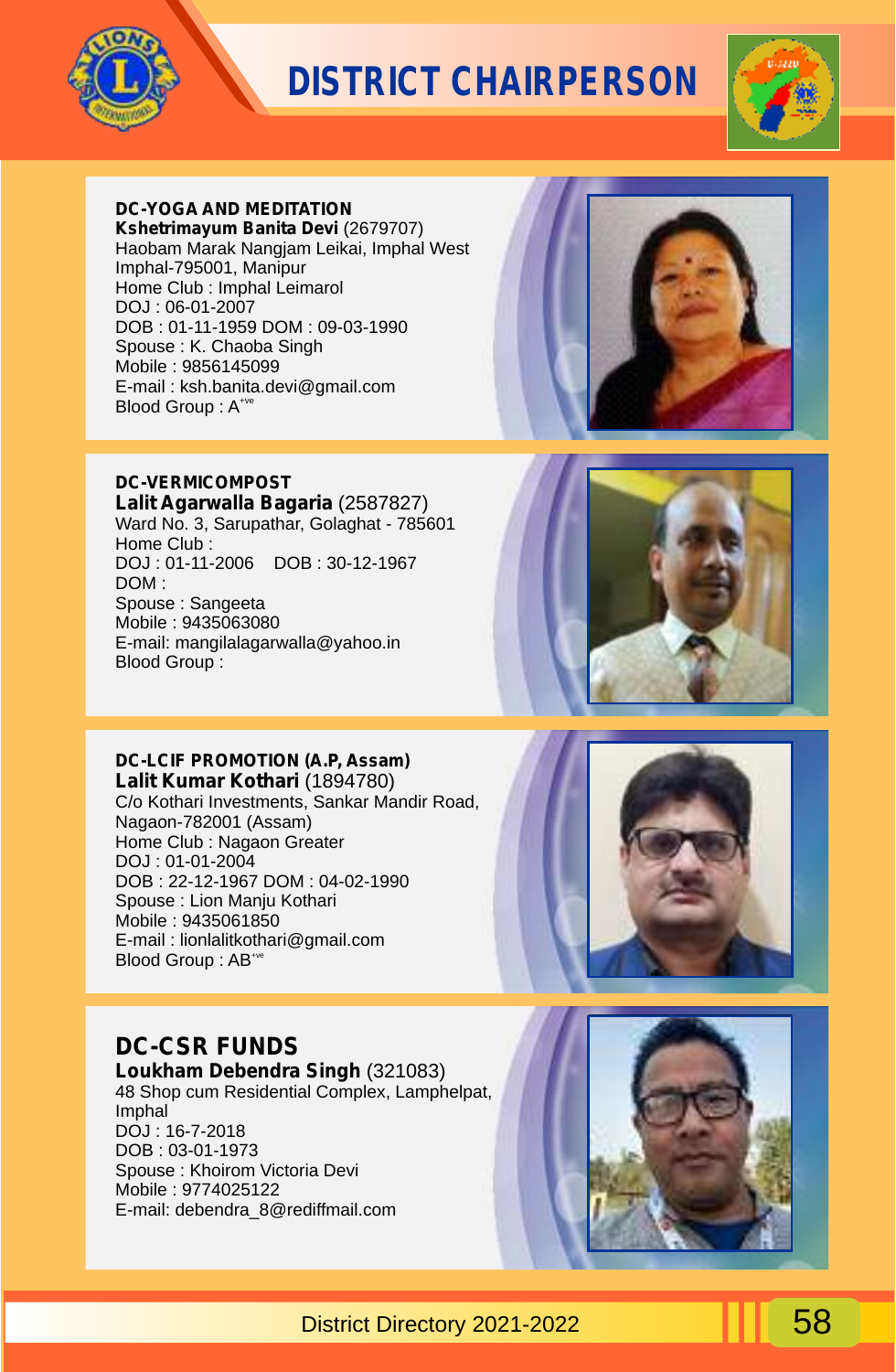



#### **DC-MEASLES AND RUBELLA**

**Dr. M. Kunjabihari Singh** (1208493) Wangkhei Keithel Ashangbi, Imphal East District, PIN 795005 Home Club : Imphal East DOJ : 12-11-2002 DOB : 18-04 DOM : 06-06 Spouse : M. Achoubi Devi Mobile : 7005927826 E-mail : drmk1942@yahoo.in Blood Group : AB<sup>+ve</sup>



#### **DC-DFF PROMOTION**

**Mahabir Prasad Agarwal** (97737) Uma Steel Co., SBI Building, S.R. Lohia Road, Tinsukia 785125, Assam Home Club : Tinsukia Smart City DOJ : 01-03-2015 DOB : 1-1-1960 DOM : 06-05-1981 Spouse : Kanta Agarwal Mobile : 94350 36598 E-mail : paliwalamp@gmail.com Blood Group :  $B^{+ve}$ 

#### **DC-POLLUTION CONTROL RIVER BANK**

**Thiyam Mohendra P. Singh** (3280866) Keishamthong Moirfangningthou Leirak, P.O. Imphal, Manipur-795001 Home Club : Imphal City DOJ : 21-10-2010 DOB : 01-03-1960 DOM : 24-11-1990 Spouse : Dr.Rajkumari Usharani Devi Mobile : 7005213792 E-mail : thiyam\_mps@yahoo.com Blood Group : O<sup>-ve</sup>

#### **DC-YOUTH ACTIVITY**

**Marjit Kumar Singh** (3082445) Thoubal Haokha Sorarel, Thoubal-795138, Manipur Home Club : Thoubal DOJ : 01-09-2009 DOB : 15-01-1966 DOM : 17-02-1997 Spouse : Lion L. Sushila Devi Mobile : 7005058772 E-mail : marjit.nyk@yahoo.co.in Blood Group: A<sup>+ve</sup>





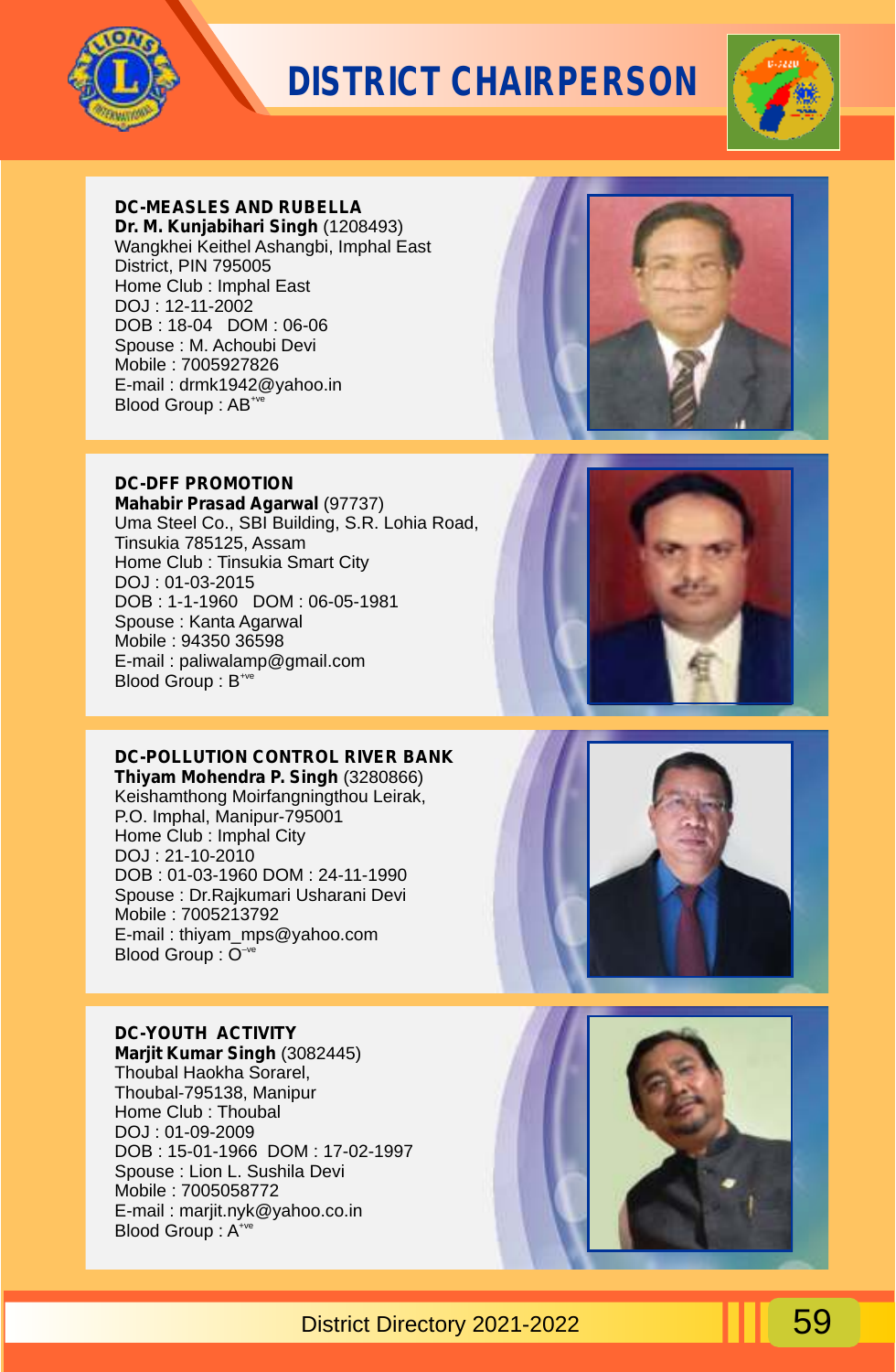



### **DC-ORPHANAGE**

**Memcha Khundongbam** (2033800) Thoubal Wangkhem, P.O. Thoubal, Manipur 795139 Home Club : Thoubal Greater Centurion DOJ : 01-09-2004 DOB : 10-08-1958 Mobile : 8974009928 E-mail : kmemcha2019@gmail.com Blood Group : +



#### **DC-CULTURE**

**Memsana Devi Rajkumari** (5330096) Kangabam Leikai Haobam KollupImphal, MN 79500 Home Club : Imphal Iterio Greater DOJ : 18-05-2020 DOB : 31-10-1953 DOM : 12-12-1983 Spouse : Monikumar Singh Mobile : 8974054708 E-mail : rajkumari\_memsana@gmail.com Blood Group : +



#### **DC-DIGITAL SUCCESS STORY TELLING**

**Meribeni A Shitiri** (5251638) H/No-399, Duncan Bosti Dimapur-797112, Nagaland Home Club : Dimapur Japfu DOJ : 23-10-2019 DOB : 26-10-1983 Mobile : 7085423205 E-mail : meribeni26@gmail.com Blood Group : O<sup>+ve</sup>

#### **DC-ROAD AND SAFETY**

**Mira Baruah** (2501651) C/o Gasco Agencies,K.K. Baruah Road, Jorhat-1 (Assam) Home Club : Jorhat Dissoi Valley DOJ : 04-01-2006 DOB : 31-12-1959 DOM : 18-02-1986 Spouse : Satyabrata Baruah Mobile : 9678088729 E-mail : lionmirabaruah@gmail.com

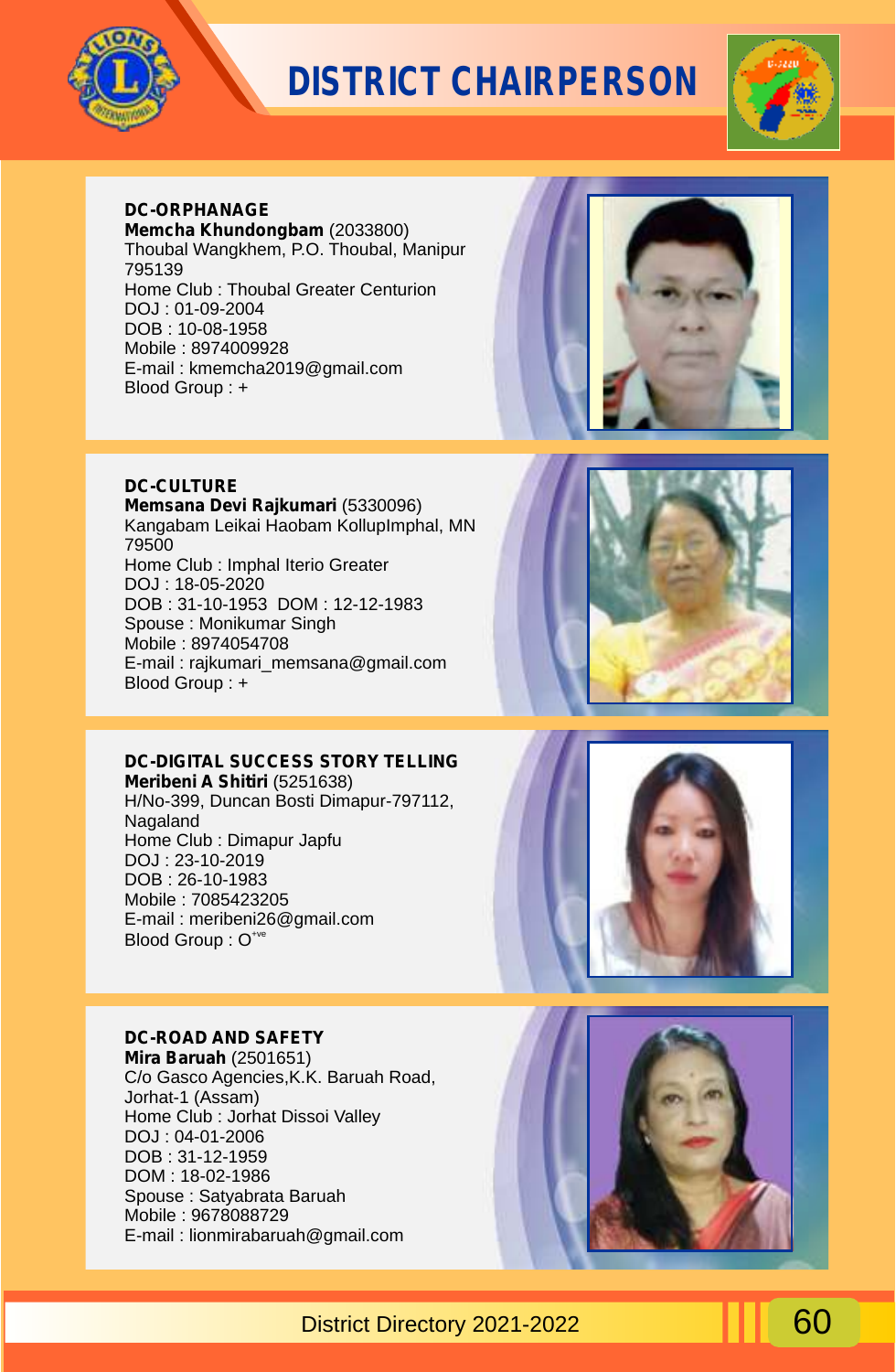



#### **DC-JUVENILE OBSERVATION HOME**

**Manoj Jogani** (1318034) M/s Sonu's Singh Doullah Road, Sivasagar 785640 (Assam) Home Club : Sibsagar DOJ : 01-09-2002 DOB : 14-12-1965 DOM : 20-07-1992 Spouse : Lion Ameeta Mobile : 94350 55296, 7002210608 E-mail : sonus.jogani@gmail.com Blood Group :  $B^{*\n}$ 



#### **DC-PEACE ESSAY CONTEST FOR VISUALLY IMPAIRED CHILDREN Mrinal Goswami** (4397664) Kushal Nagar, P.O. Moranhat, Dist.

Dibrugarh, Assam-785670 Home Club : Moran DOJ : 04-12-2016 DOB : 09-10-1958 DOM : 07-05-1990 Spouse : Minakshi Patra Goswami Mobile : 9435474501 E-mail : mrinalgoswami1@gmail.com Blood Group :  $O^{+ve}$ 

#### **DC-CLUB REPORTING**

**Nameirakpam Birendra Singh** (1851765) Thongju Part-II, Nammeirakpam Leikai, Imphal East-795008 Home Club : Canchipur DOJ : 26-9-2003 DOB : 01-03-1949 DOM : 25-5-1973 Spouse : G. Randhoni Devi Mobile : 9612001332 E-mail : birendranameirakpam@gmail.com Blood Group: A<sup>+ve</sup>

#### **DC-WATER CONSERVATION Nongthombam Raghumani Singh**

(4887865) Luwangsangbam Liberal College Gatge, PIN 795002 Home Club : Imphal North DOJ : 06-13-2018 DOB : 01-03-1966 DOM : 03-06-2018 Spouse : Salam Aruna Devi Mobile : 7005291527 E-mail : wwraghumong25thfeb@gmail.com





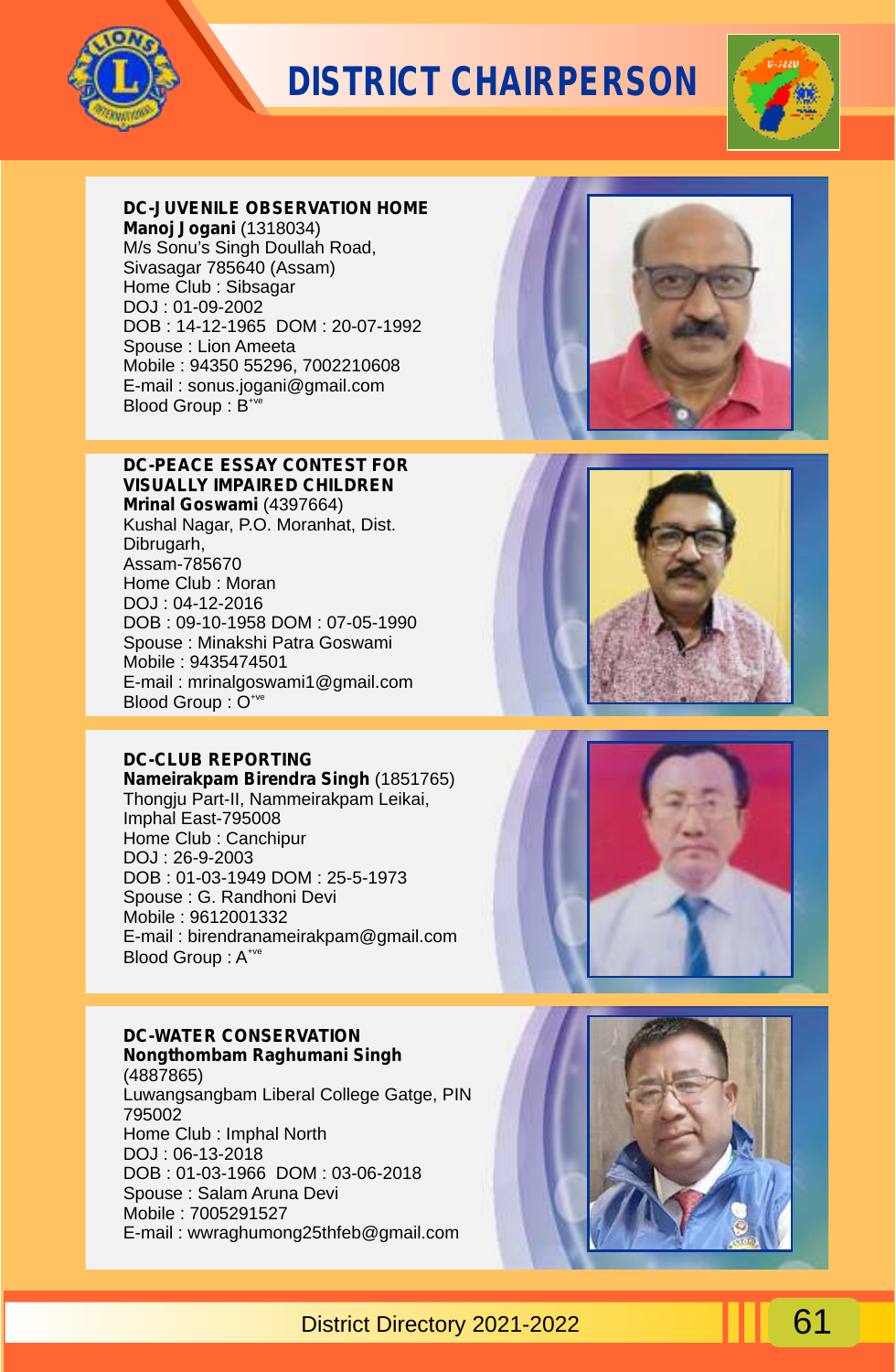



### **DC-NATURAL DISASTER**

**Naren Konwar** (1930483) Bhadrapara Dhemaji Assam, 787057 Home Club : Dhemaji DOJ : 3-1-2004 DOB : 10-01-1964 Spouse : Pallavi Mobile : 9435089116 E-mail : pallabitamulidcofficedmj@gmail.com Blood Group : +



#### **DC-WELCOME BOARD**

**Narengbam Rajivkumar Singh** (3098536) Wangjing S.K. Leikai, P.O. Wangjing-795148, Thoubal, Manipur. Home Club : Wangjing DOJ : 10-1-2009 DOB : 01-01-1979 DOM : 27-04-2001 Spouse : Lion Roshni Akoujam Mobile : 8014614496 E-mail : ire.wangjing@gmail.com Blood Group :  $O^{\neg v}$ 

#### **DC-SPORTS (A.P, Assam)**

**Nishant Jain** (4507929) Jainco (India), Gar-Ali, Jorhat-785001 Home Club : Jorhat City DOJ : 28-10-2016 DOB : 13-11-1984 DOM : 29-05-2010 Spouse : Malavika Jain Mobile : 9435727277 E-mail : 131184nkj@gmail.com Blood Group: A<sup>+ve</sup>

#### **DC-ANIMAL WELFARE AND WILDLIFE AWARENESS**

**Munal Naorem Meitei** (3492830) Mayai Leikai, Kakching Bazar -795103 Home Club : Kakching Greater YOJ : 12-01-2011 DOB : 01-03-1967 DOM : 10-01-1992 Spouse : Rajeswari Mobile : 9612172936 / 9436034051 E-mail : nmunall@yahoo.in Blood Group : O<sup>+ve</sup>





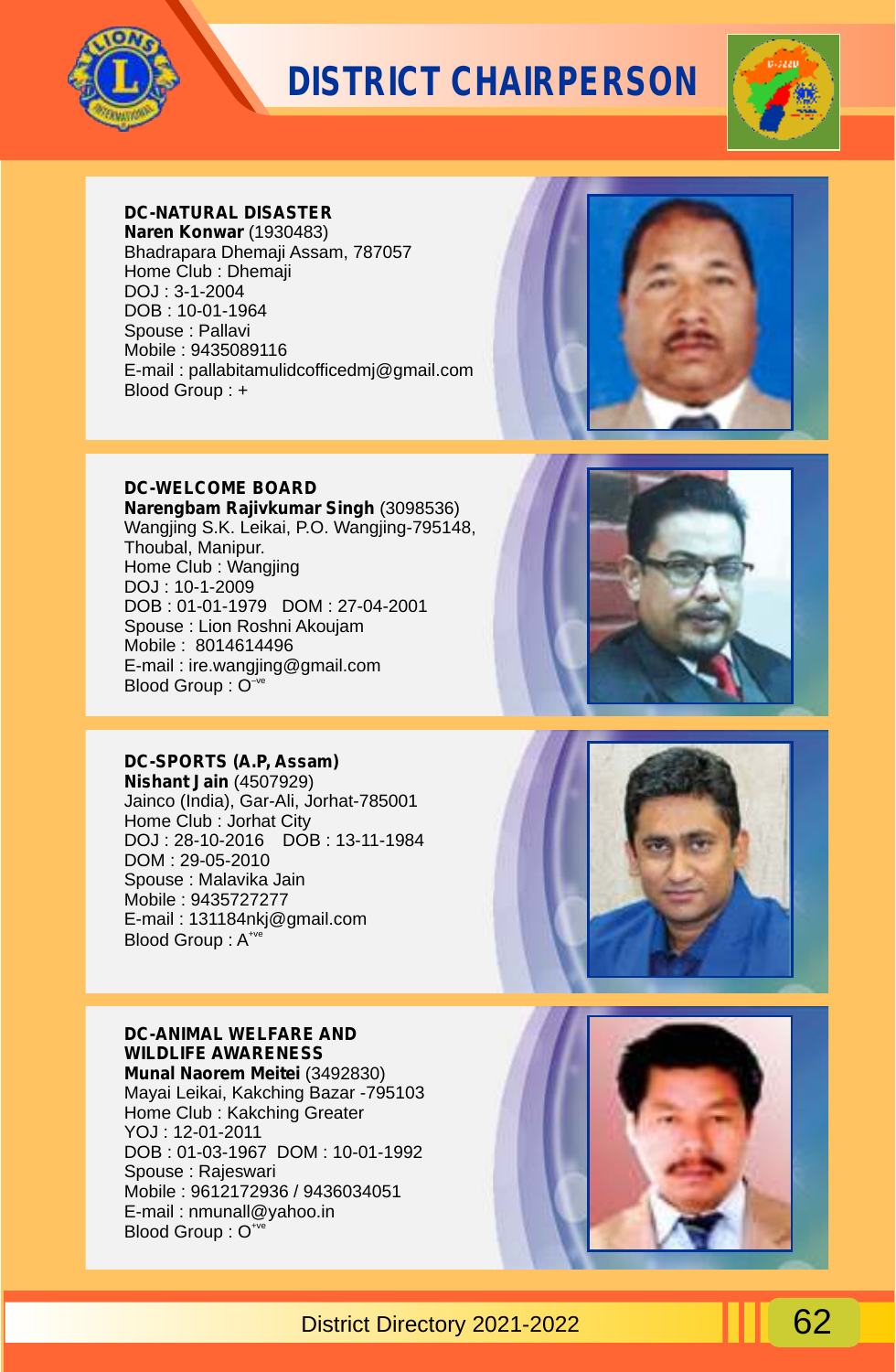



#### **DC-AIR POLLUTION CONTROL**

**Omprakash Garodia** (878471) Kushal Nagar, A.T. Road, P.O. Moranhat, Dist. Dibrugarh, Assam Home Club : Moran DOJ : 01-04-1982 DOB : 12-05-1952 DOM : 24-06-1977 Spouse : Kanta Mobile : 9435112937 E-mail : opggroup200@gmail.com  $B$ lood Group :  $B^{\text{true}}$ 



#### **DC-TOILET PROJECT**

**Om Prakesh Pachar** (5267157) Shree Ganesh Trade Centre, G. P. Complex, Main Road Banderdewa, Papum Pare, Arunachal Pradesh - 791123 Home Club : Banderdewa DOJ : 02-12-2019 DOB : 06-06-1967 Spouse : Kamla Devi Pachar Mobile : 0360 2266968, 2266205 E-mail: [shreegtc2003@gmail.com](mailto:shreegtc2003@gmail.com)

#### **DC-DEAF & DUMB**

**Pabon Sharma** (1081419) Tarajan Bye Lane-1, Near Baruah Chariali, Jorhat, Assam Home Club : Jorhat DOJ : 01-12-2000 DOB : 19-08-1971 DOM : 04-12-1997 Spouse : Srijata Sharma Mobile : 9435051133 E-mail : pabon71@yahoo.co.in Blood Group : O<sup>+ve</sup>

#### **DC-OXYGEN BANK**

**Pawan Kumar Maheswari** (785077) 204, Majestic Apartment, Circular Road, Dimapur-797112, (Nagaland) Home Club : Dimapur DOJ : 01-07-1993 DOB : 21-04-1962 DOM : 08-07-1989 Spouse : Indu Maheswari Mobile : 9436003280/8257908490 E-mail : maheswaripkm21@gmail.com Blood Group: A \*ve



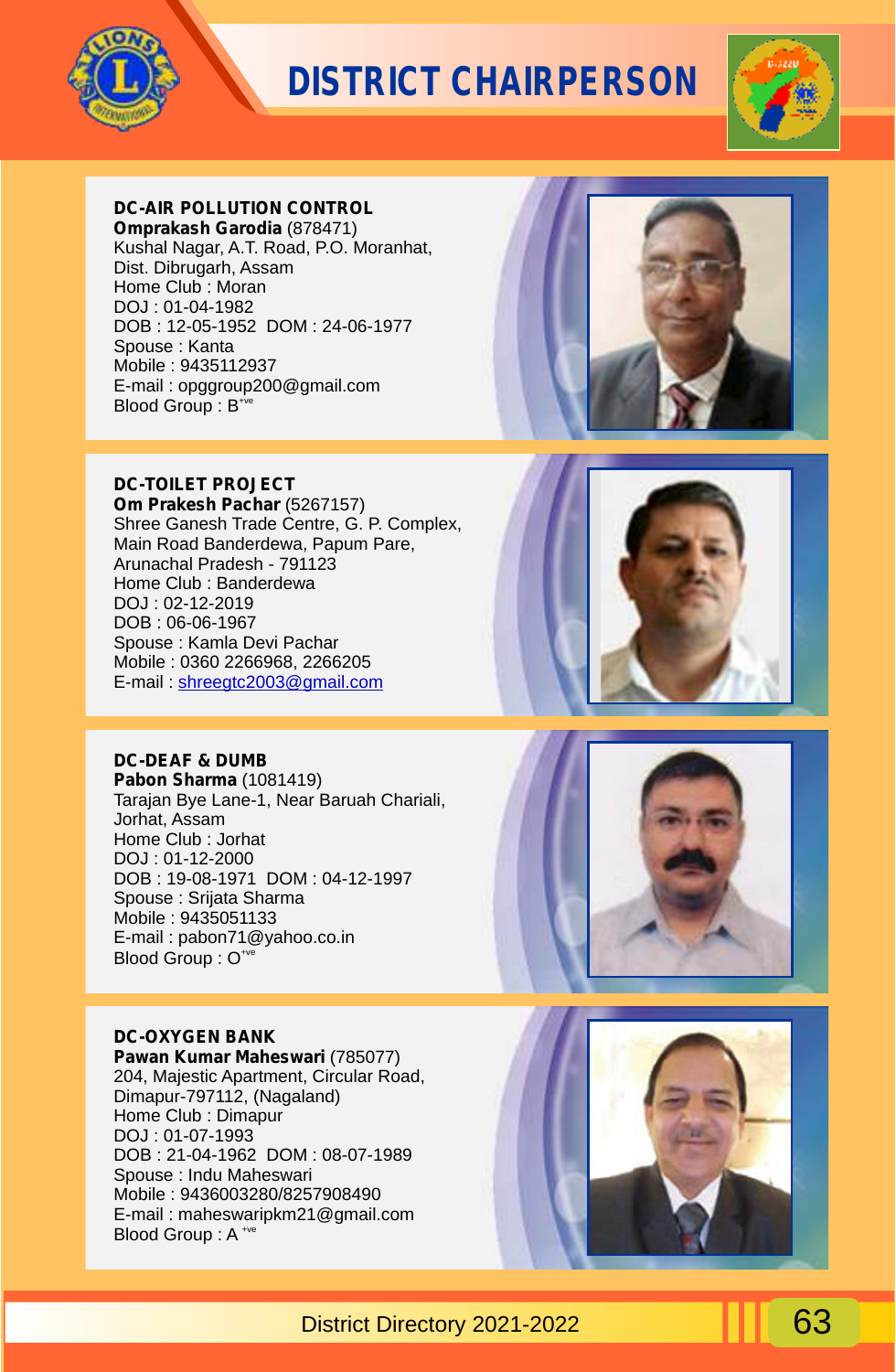



### **DC-NEW VOICE SYMPOSIUM**

**Pramorani Haobam** (4070130) Singjamei Thokchom Leikai, Imphal West, Manipur 795001 Home Club : Imphal Chanura DOJ : 11-01-2014 DOB : 20-03-1966 Spouse : Robin Thokchom Mobile : 7308045305 E-mail : pramoranihaobam@gmail.com Blood Group: A<sup>+ve</sup>

#### **DC-CITY BEAUTIFICATION**

**Prodip Lohia** (591809) Hanuman Mandir Chariali, Srimanta Sankardev Road, Haibargaon-782002 Home Club : Nagaon Greater DOJ : 07-01-1988 DOB : 22-04 DOM : 20-05- Spouse : Anita Mobile : 9435162308 E-mail : [pradiplohia1962@gmail.com](mailto:pradiplohia1962@gmail.com)

#### **DC-CHILDREN PARK**

**Raj Kumar Garodia** (187427) Main Road, Doomdooma-786151, Dist. Tinsukia, Assam Home Club : Doomdooma Tea City DOJ : 01-11-1999 DOB : 26-11-1966 Spouse : Anju Garodia Mobile : 94350 30259 E-mail : raju.garodia@gmail.com Blood Group: B<sup>+ve</sup>

### **DC-READING ACTION PLAN**

**Rajendra Khadria** (779696) 92, N.S.T. Colony, Circular Road Dimapur-797112: Nagaland. Home Club : Dimapur DOJ : 01-10-1977 DOB : 09-12-1949 Spouse : Lalita Mobile : 9436003313/9774006199 E-mail : rajendrakhadria@yahoo.com Blood Group : +







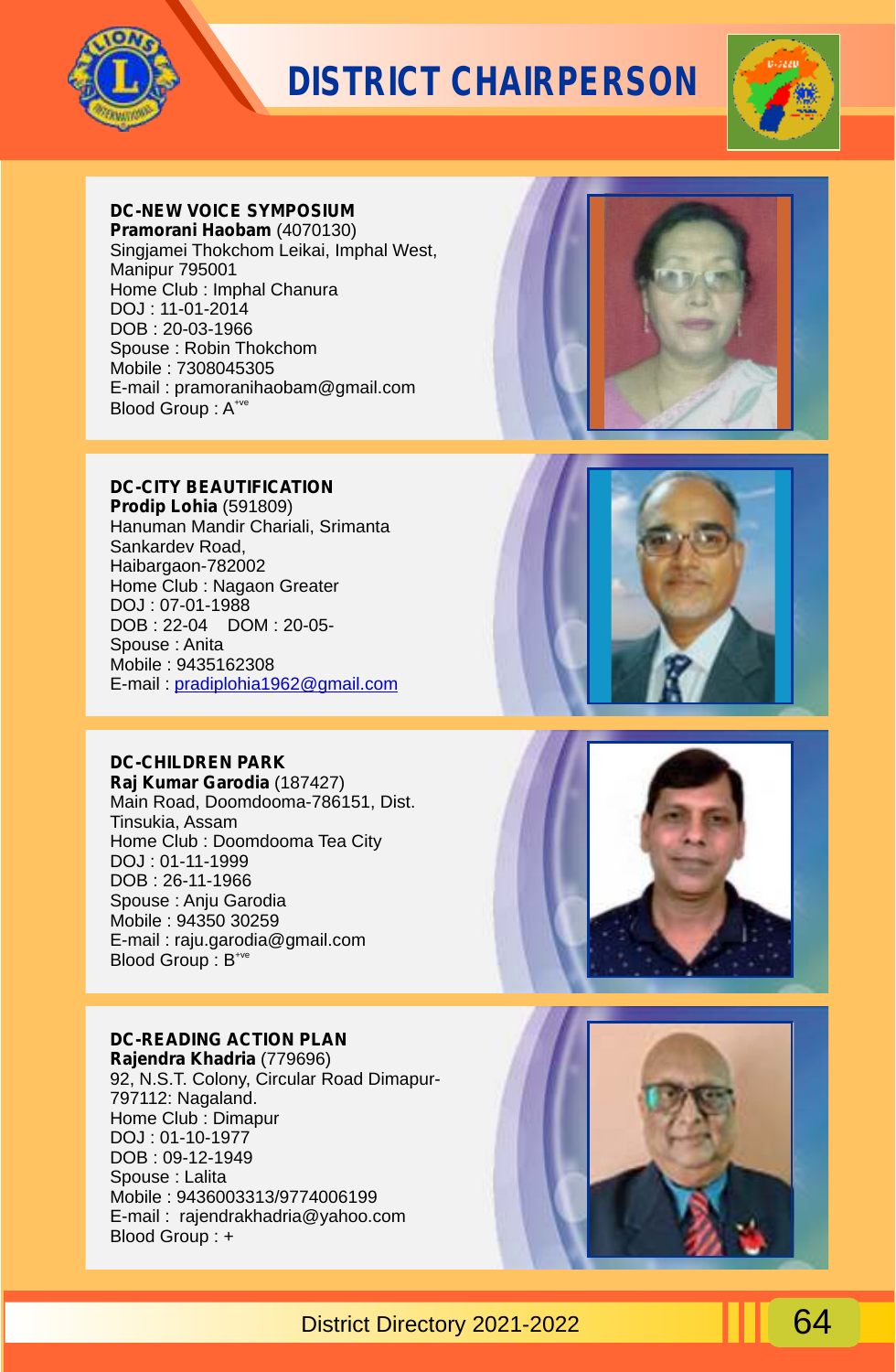



#### **DC-WELFARE FOR PHYSICALLY CHALLENGED**

**Rajiv Dutta** (182073) C/o Janeki Press, Wood Road, Doomdooma, Dist.-Tinsukia Home Club : Doomdooma Tea City DOJ : 01-04-1997 DOB : 17-06-1962 DOM : 23-01-1999 Spouse : Mrs. Santana Dutta Mobile : 9435035517, 9706035517 E-mail : Rajibdutta.ddm@gmail.com Blood Group :  $O^*$ 



#### **DC- COVID PANDEMIC AWARENESS**

**Rajkamal Kakoti** (839021) 3D, Nirvana Enclave, Basisthapur Bylane No. 3 Beltola, Guwahati, Assam, Pin 781028 Home Club : Duliajan DOJ : 01-12-1999 DOB : 31-07-1959 DOM : 01-12-1991 Spouse : Gayatri Kotoki Mobile : 9435038889 E-mail : rkotoki@gmail.com Blood Group : O+ve



#### **DC-WOMEN LITERACY**

**Laishram Randhoni Devi** (2927506) Soibam Leikai, Ayangpalli Road, Modern College Gate, Imphal 795001, Manipur Home Club : Imphal East DOJ : 01-11-2008 DOB : 01-08-1953 DOM : 06-06-1984 Spouse : Lion Dr. P. Rajmani Singh Mobile : 9612158682 E-mail : randhoni1953@gmail.com Blood Group: A<sup>+ve</sup>

#### **DC- PUBLIC SPEAKING**

**Ripu Daman Singh Matharoo** (1076033) C/o Crystal Sr. Plaza, Gar-Ali, Jorhat-1, Assam Home Club : Jorhat DOJ : 01-02-1984 DOB : 07-08-1952 DOM : 26-01- Spouse : Lion Avinash Kaur Mobile : 943051385 E-mail : matharoojrt@yahoo.com Blood Group : AB<sup>+ve</sup>



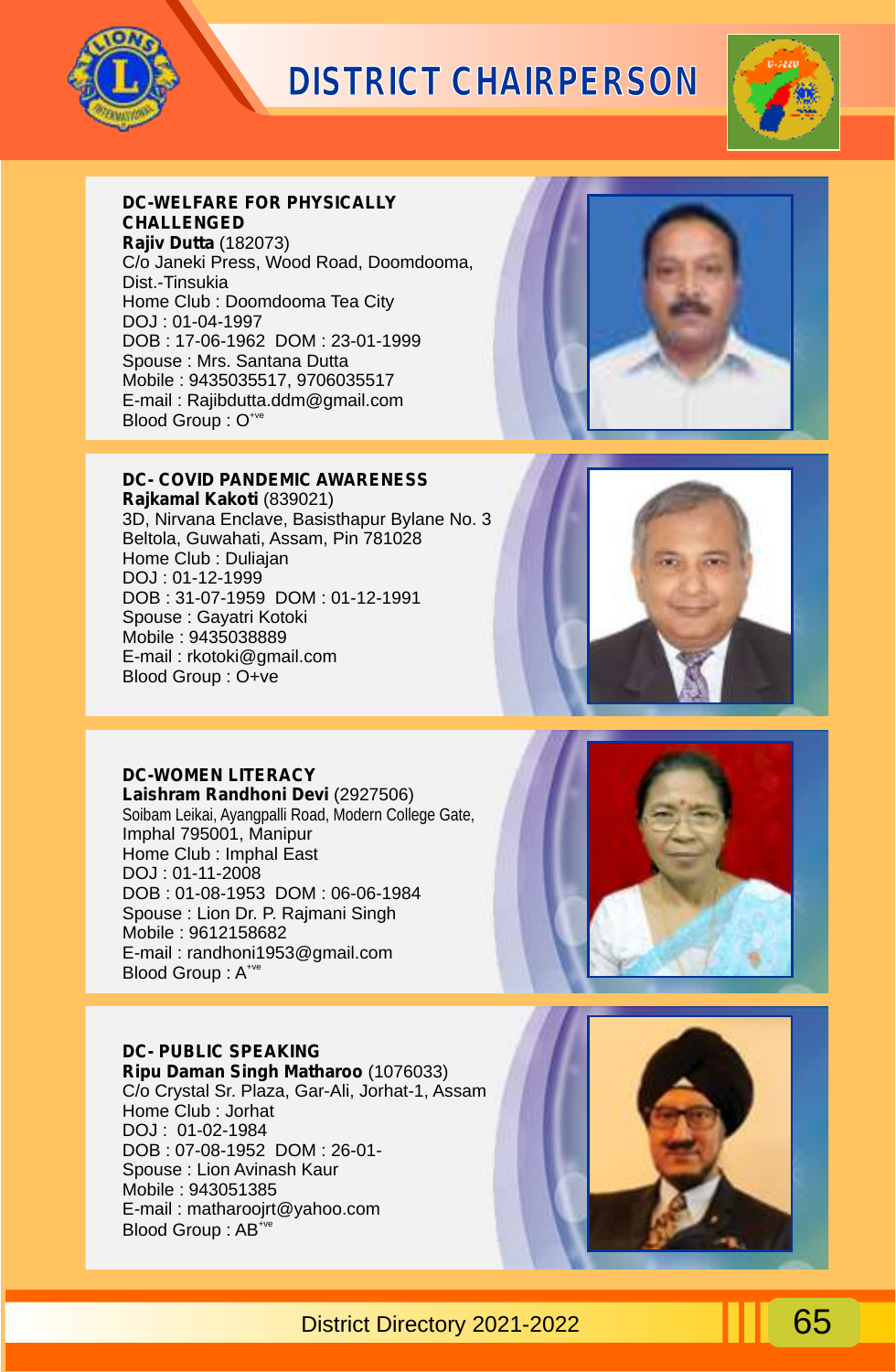



**DC- COVID VACCINATION** (Manipur, Nagaland) **Dr. Nongmaithem Romi Singh** (4187994) K-32, Wangkhei Khunou, Imphal-795001 Home Club : Imphal Valley DOJ : 01-06-2015 DOB : 24th Sept DOM : 28th March Spouse : Momonbi Devi Ch. Mobile : 9436025822 E-mail : dr\_romisingh@rediffmail.com Blood Group : O<sup>+ve</sup>



#### **DC-SOLAR ENERGY**

**Salam Deven Singh** (1316902) Naranseinya Village, PO Moirang, Mn-795133 Home Club : Moirang DOJ : 01-04-1998 DOB : 30-12-1954 DOM : Spouse : Kharibam Devi Mobile : 9388228634 E-mail : devensalam747@gmail.com Blood Group : +



#### **DC-VILLAGE ADOPTION AND UPLIFTMENT**

**Sanatombi Lourembem** (3257696) Iboyaima Hospital & Research Centre, Singijamei Mathak Chongtham Leikai, Imphal West, 795001 Home Club : Imphal Leimarol DOJ : 31-08-2010 DOB : 13-01-1962 DOM : -03-1980 Spouse : Iboyaima Thokchom Mobile : 9436890363 E-mail : lsanatombi1962@yahoo.com Blood Group : O<sup>+ve</sup>

### **DC-ARTIFICIAL LIMB**

**Dr. Satyajit Borah** (1944757) 'Arohan', Basantipur, Tezpur-784001 (Assam) Home Club : Tezpur Greater DOJ : 29-02-2004 DOB : 27th July DOM : 02 August Spouse : Dr. Archana Deka Mobile : 9435081219 E-mail : sjtborah@gmail.com Blood Group : O<sup>+ve</sup>



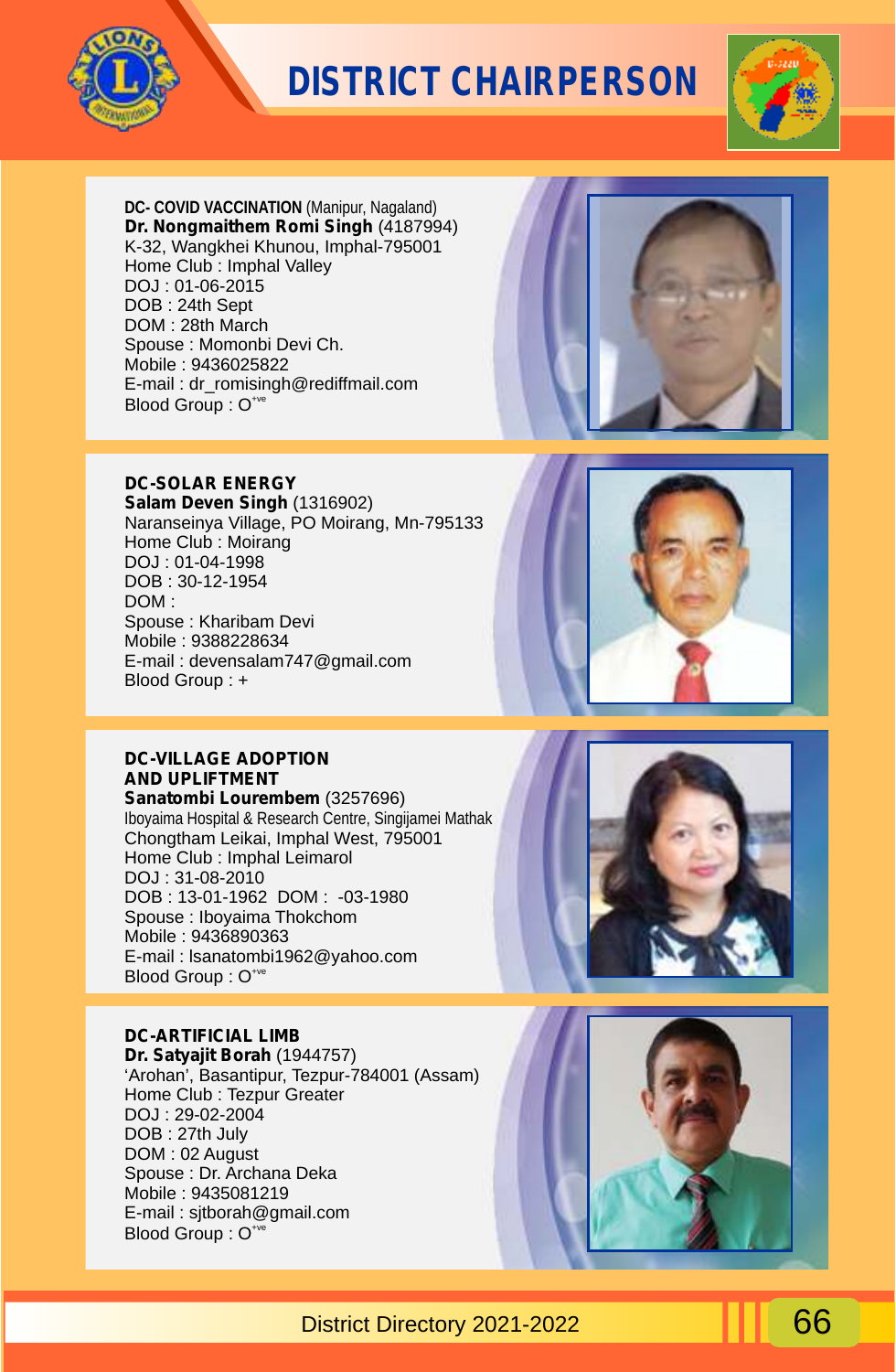



#### **DC- GOVT. FUND**

**Lion Shankar Routh** (930650) Dhrubanagar, Ward No: 05 Golaghat- 785621 DOJ: 01-12-1992 DOB: 17-12-1961 DOM: 01-05- Spouse: Mithu Mobile: 9435054200 E-Mail: srouthglt@gmail.com Blood Group: O<sup>+ve</sup>

#### **DC-OPEN AIR GYM**

**Sharad Agarwalla** (1059864) Sharad Bajaj & Associates, Chamber Road, Jorhat-785001, Assam Home Club : Jorhat DOJ : 01-06-1995 DOB : 19-01-1966 DOM : 25-02- Spouse : Sapna Agarwalla Mobile : 9435051237, 9864530089 E-mail : sharad.agarwalla@gmail.com  $B$ lood Group :  $B^*$ 

#### **DC-SOUND POLLUTION**

**Sitol Leitanthem** (3301850) Singiami Chingamathak Nameirakpam Leikai, Imphal 795001 Home Club : Canchipur DOJ : 01-11-2010 DOB : 1963 DOM : 1987 Spouse : Sapam Ambeshwori Mobile : 943681790/9862423315 E-mail : leitanthemsitol@gmail.com Blood Group : AB<sup>+ve</sup>

#### **DC-SIGHT FOR KIDS**

**Srijata Sarma** (1081420) Tarajan Bye Lane 1, Near Baruah Chariali, Jorhat-1, Assam Home Club : Jorhat DOJ : 26-12-2020 DOB : 17-02-1974 DOM : 04-12-1997 Spouse : Lion Pabon Sarmah Mobile : 8486051122 E-mail : srijatabsharma@gmail.com Blood Group : A<sup>+ve</sup>







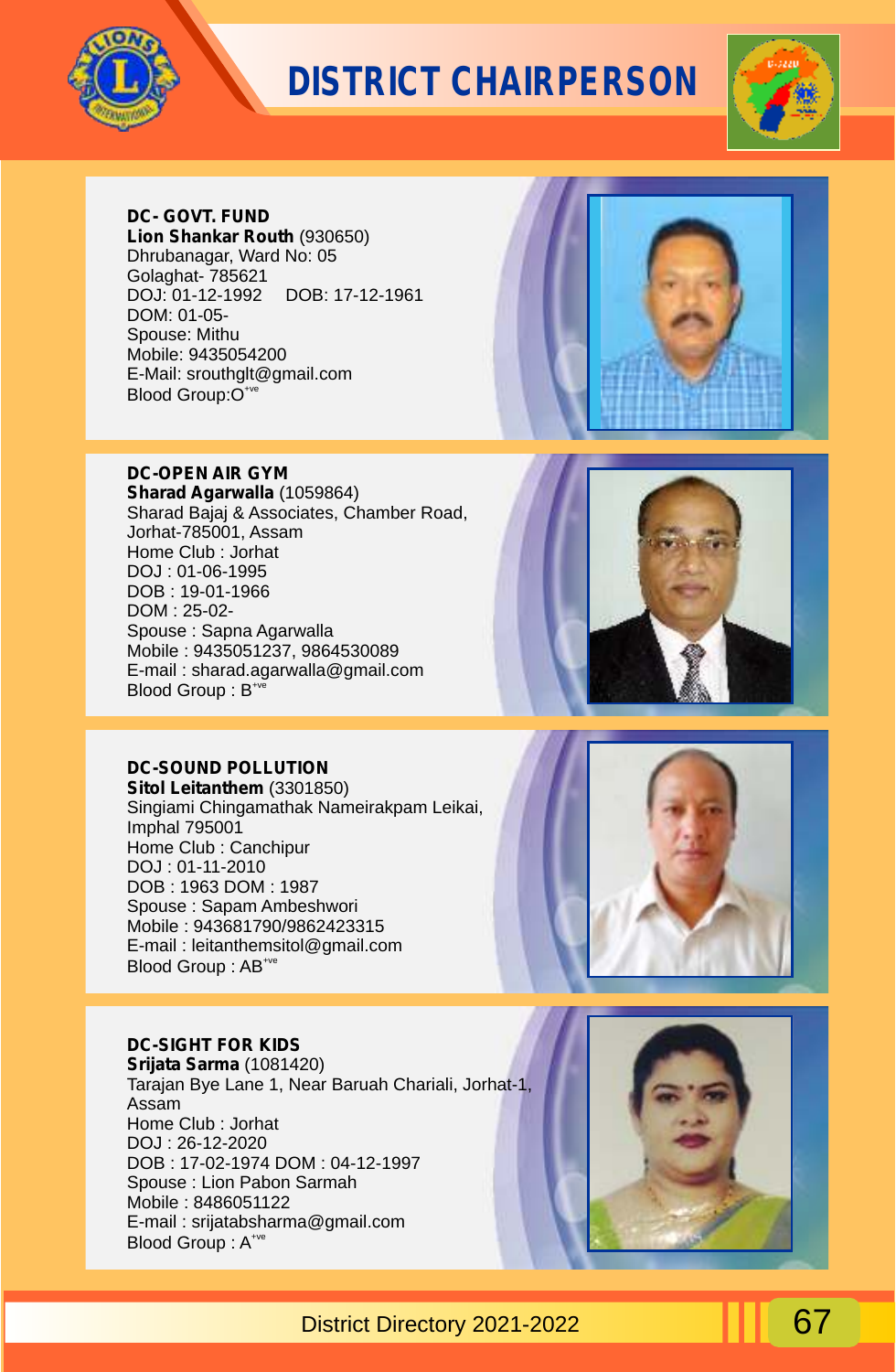



#### **DC-COVID VACCINATION (A.P, Assam)**

**Sri Niwas Jaiswal** (187430) LIC India,Doomduma Tinsukia, 786181 Home Club : Tinsukia DOJ : 08-01-2002 DOB : 03-06-1972 Spouse : Gayatri Mobile : 9535137681 E-mail : sriniwasjaiswal@rediffmail.com



### **DC-SWATCH BHARAT**

**Sukhjit Singh** (2717923) Raj Agencies, Near PND Bank, P.O. Diphu-782460 Karbi Anglong (Assam) Home Club : Diphu Greater DOJ : 29-05-1994 DOB : 25-04-1969 DOM : 25-09-1996 Spouse : Satwanti Kour Mobile : 9435066896/7002423652 E-mail : sukhjitsinghdiphu@gmail.com Blood Group: A<sup>+ve</sup>



#### **DC-NEW VOICE**

**Sumita Sharma** (2385889) Khandelwal Trading Company, GS Road, Dimapur-797112 Home Club : Dimapur Blue Venda DOJ : 01-07-2005 DOB : 15th January Spouse : Lt. Rajesh Mobile : 9862565290 / 7005161455 E-mail : sumita68@gmail.com



#### **DC-BREAST AND CERVICAL CANCER**

**Dr. Tairenjam Bilashini** (2679708) Thangmeiband Hijam Leikai, Imphal, Manipur-795004 Home Club : Imphal Leimarol DOJ : 01-06-2007 DOB : 01-03-1948 DOM : 19-02-1973 Spouse : Dr. Ch. Chandramani Singh Mobile : 7085058882 E-mail : tairenjambilashini111@gmail.com Blood Group : A<sup>+ve</sup>

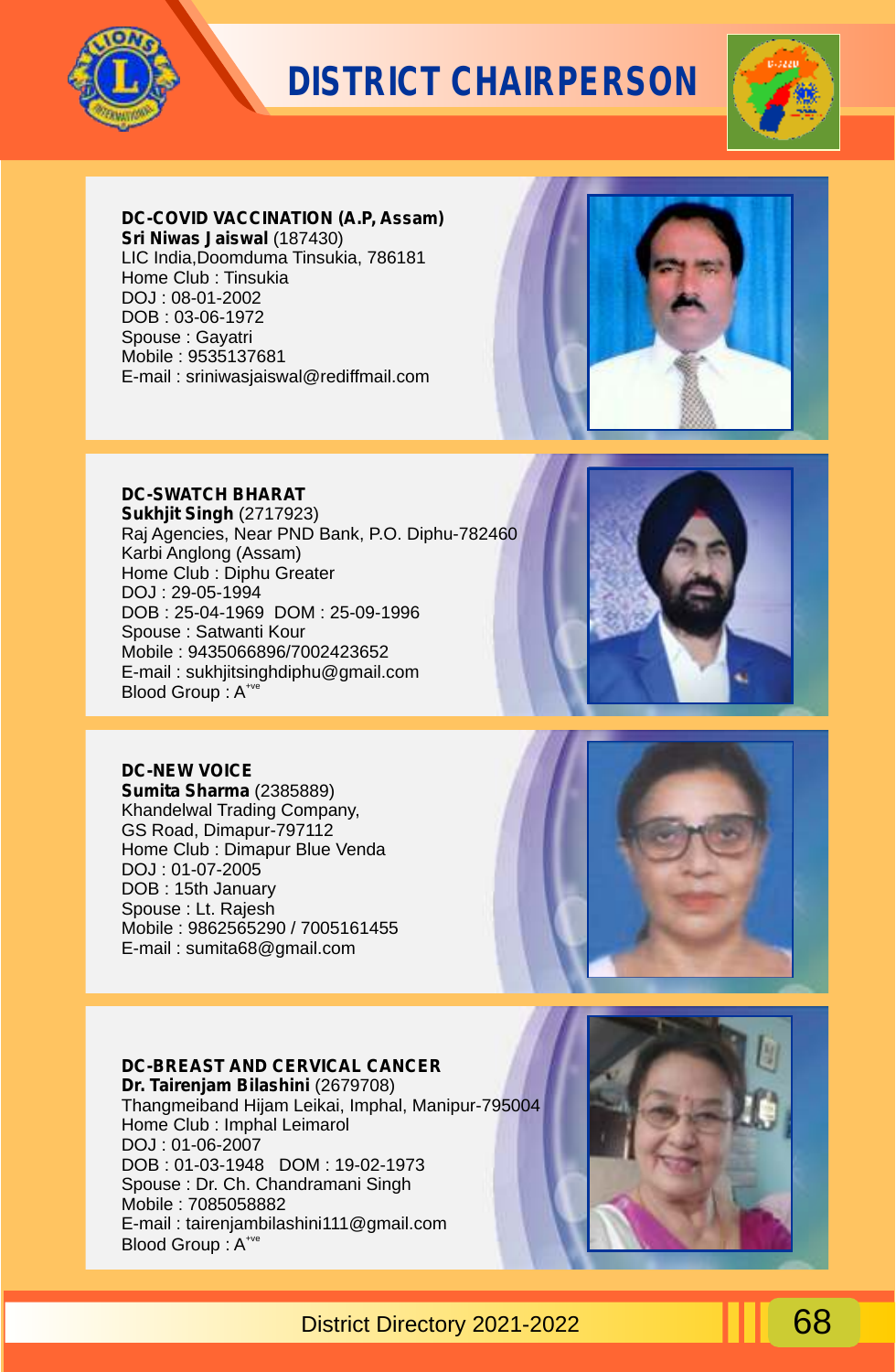



#### **DC-PHYSICAL FITNESS Tankeswar Lahon** (349713)

Sonari Town Ward No. 11, PO Sonari, Dist. Charaideo 785690 Home Club : Sonari DOJ : 01-12-1999 DOB : 08-01- DOM : 23-04- Spouse : Ruhini Mobile : 9435158915 E-mail : advotlahon138@gmail.com Blood Group : O<sup>-1</sup>



### **DC-SPORTS** (Manipur, Nagaland)

**Thokchom Ranbir Singh** (4648764) Singjamei Thokchom Leikai, Imphal West-795001 Home Club : DOJ : 06/08/2017 DOB : 01/03/1957 DOM : Spouse : Ch.Khuraileima Devi Mobile : 9436891832 E-mail : ranthokchom@gmail.com Blood Group :



## **DC-LOCAL NEED BASE PROJECT**

**Dr. Thiyam Gourbidhu Singh** (1316897) Okshongbung Leikai, P.O.& P.S. Moirang Home Club : Moirang DOJ : 1997 DOB : 20-02- DOM : 04-11- Spouse : Th. Mema Devi Mobile : 9612721238 E-mail : gourbidhuthiyam@gmail.com Blood Group : A-



## **DC-DIBYANG**

**Uddhab Chandra Sarmah** (3598548) AURA House, Bye lane-6; Bordoloi Nagar, Near BL6 Restaurant; P.O. Tinsukia, Assam-786125 Home Club : Tinsukia DOJ : J01-07-2012 DOB : 05-12-1949 DOM : 25-01- Spouse : Mrs. Ranjana Sarmah Mobile : 9435036987 E-mail : ucsarmah@gmail.com Blood Group: B<sup>++</sup>

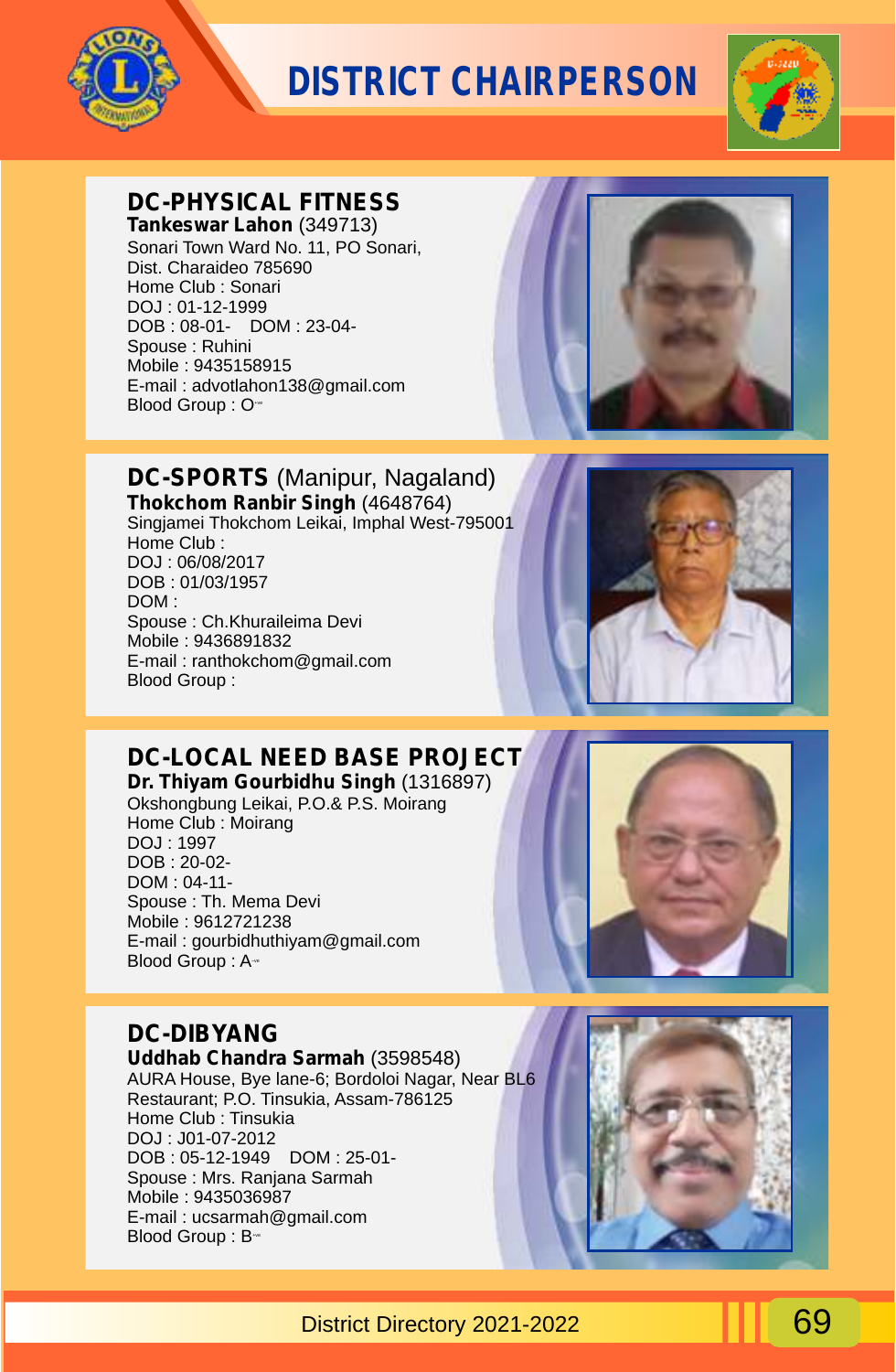



### **DC-SPECIALITY CLUB**

**Vikram Karwa** (3527724) Vikram Agencies, Dhing Gate, Haibargaon, Nagaon-782002 Home Club : Nagaon City DOJ : 02/01/2012 DOB : 11/2/1977 DOM : 2/12/2000 Spouse : Pooja Karwa Mobile : 9435060003 E-mail : vinayak\_nawgaon@rediffmail.com Blood Group :  $B^{\text{w}}$ 



## **DC-IMPORTANT DAYS CELEBRATION**

**W. Sumitra Devi** (3548473) Porompat Road No.2, Imphal. Home Club : Imphal DOJ : 01-03-2012 DOB : 24-11-1950 Spouse : Lt. W. Basantakumar Mobile : 9612626559 E-mail : lionsumitrarai@gmail.com

### **DC-IMAGE BUILDING**

**Y. Madhu Singh** (1316900) Kiyam Leikai, Moirang, Bishnupur District, Manipur, Pin 795133 Home Club : Moirang DOJ : 22-10-1997 DOB : 01-11-1953 DOM : 13-0301981 Spouse : Taruni Devi Mobile : 9856557544 E-mail : modhuyumkhaibam@gmail.com Blood Group: A<sup>-1</sup>

### **DC-STAFF THE BUS**

**Yumkhaibam Herojit Singh** (3743162) Moirang Thana Leikai, P.O Moirang, Bishnupur District-795133 Home Club : Moirang DOJ : 03-03-2013 DOB : 01-01-1974 DOM : 01-03-2002 Spouse : Manileima Devi Yumkhaibam O Mobile : 9615006394 E-mail : yherojit2015@gmail.com Blood Group : O-